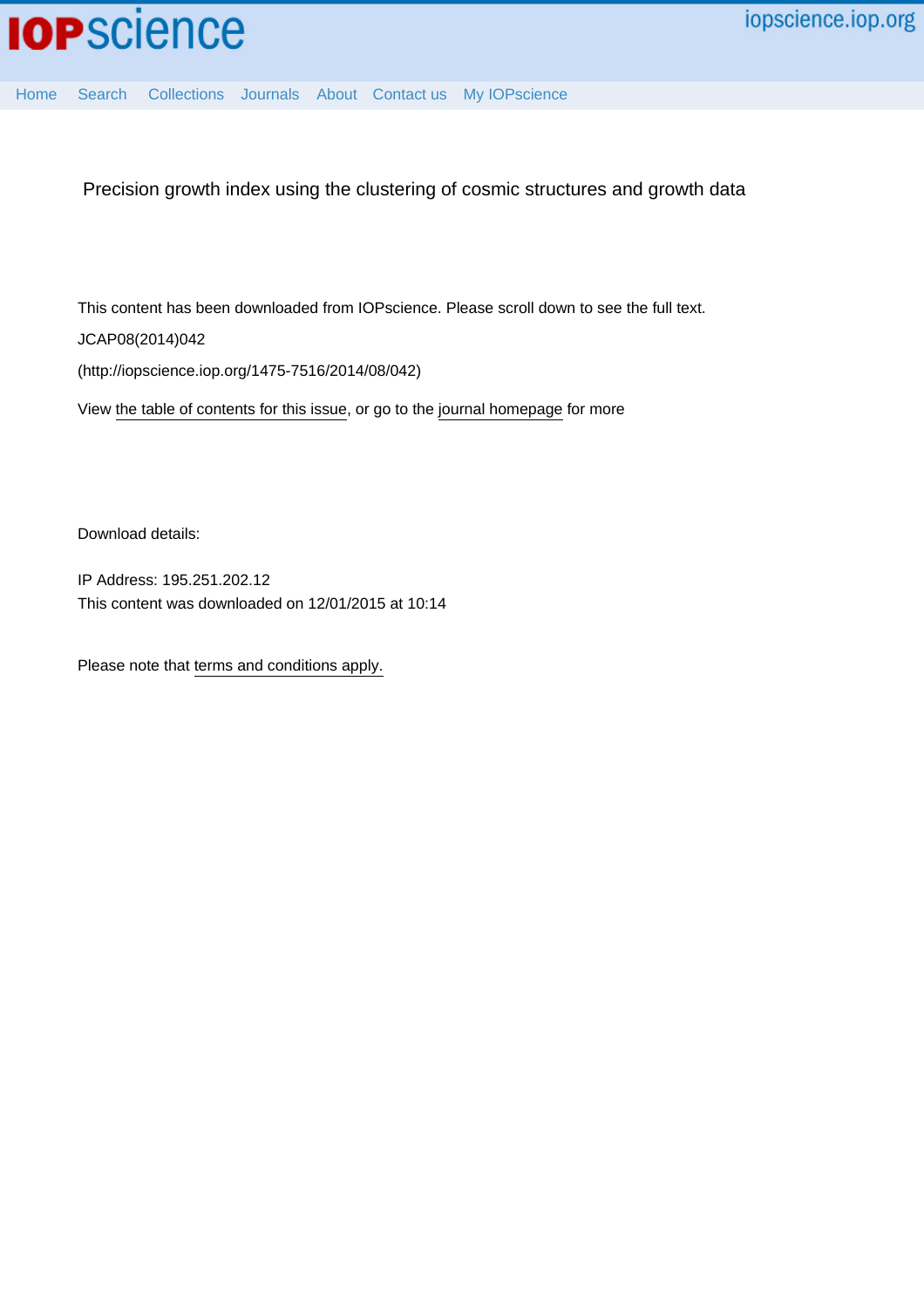*Ournal of Cosmology and Astroparticle Physics* 

# Precision growth index using the clustering of cosmic structures and growth data

# Athina Pouri, $a,b$  Spyros Basilakos, $a$  and Manolis Plionis $c,d,e$

<sup>a</sup>Academy of Athens, Research Center for Astronomy and Applied Mathematics, Soranou Efesiou 4, 11527, Athens, Greece  ${}^{b}$ Faculty of Physics, Department of Astrophysics - Astronomy - Mechanics, University of Athens, Panepistemiopolis, 157 83 Athens, Greece <sup>c</sup>Physics Dept., Sector of Astrophysics, Astronomy & Mechanics, Aristotle Univ. of Thessaloniki, Thessaloniki 54124, Greece  ${}^{d}$ Instituto Nacional de Astrofísica Óptica y Electronica, 72000 Puebla, México e IAASARS, National Observatory of Athens, P.Pendeli 15236, Greece E-mail: [athpouri@phys.uoa.gr,](mailto:athpouri@phys.uoa.gr) [svasil@academyofathens.gr,](mailto:svasil@academyofathens.gr) [mplionis@physics.auth.gr](mailto:mplionis@physics.auth.gr) Received June 26, 2014

Accepted July 28, 2014 Published August 19, 2014

Abstract. We use the clustering properties of Luminous Red Galaxies (LRGs) and the growth rate data provided by the various galaxy surveys in order to constrain the growth index ( $\gamma$ ) of the linear matter fluctuations. We perform a standard  $\chi^2$ -minimization procedure between theoretical expectations and data, followed by a joint likelihood analysis and we find a value of  $\gamma = 0.56 \pm 0.05$ , perfectly consistent with the expectations of the ACDM model, and  $\Omega_{m0} = 0.29 \pm 0.01$ , in very good agreement with the latest Planck results. Our analysis provides significantly more stringent growth index constraints with respect to previous studies, as indicated by the fact that the corresponding uncertainty is only  $\sim 0.09\gamma$ . Finally, allowing  $\gamma$  to vary with redshift in two manners (Taylor expansion around  $z = 0$ , and Taylor expansion around the scale factor), we find that the combined statistical analysis between our clustering and literature growth data alleviates the degeneracy and obtain more stringent constraints with respect to other recent studies.

**Keywords:** cosmological parameters from LSS, galaxy clustering, dark energy theory

ArXiv ePrint: [1402.0964](http://arxiv.org/abs/1402.0964)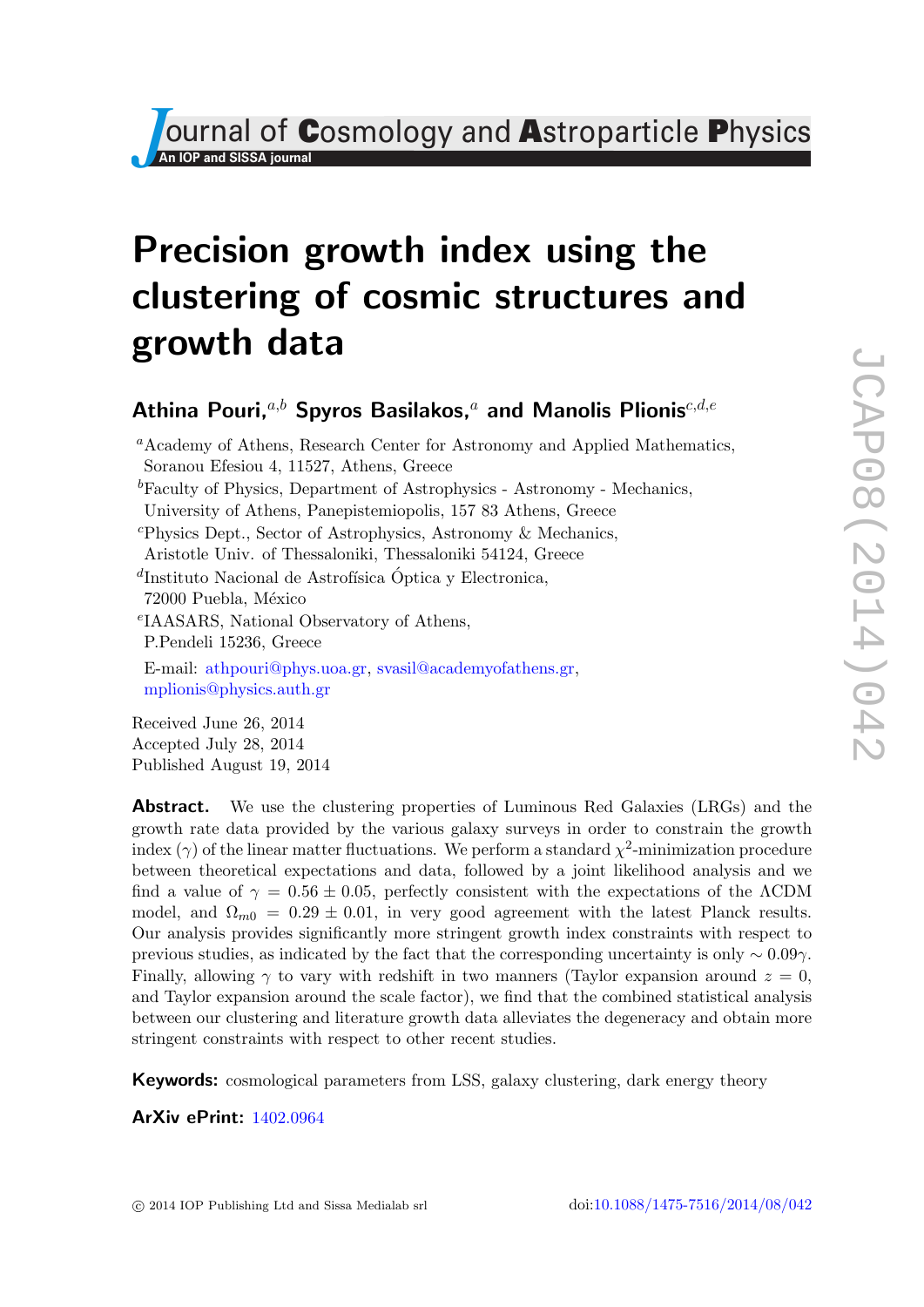# Contents

|   | 1 Introduction                                                        |                |
|---|-----------------------------------------------------------------------|----------------|
|   | 2 Angular correlation function data and growth data                   | $\bf{2}$       |
|   | 3 Modeling the theoretical correlation function                       | 3              |
|   | 3.1 The linear growth factor $D(a)$ and the linear growth rate $f(a)$ | $\overline{5}$ |
|   | 3.2 The evolution of linear bias, $b(z)$                              | 6              |
|   | 3.3 CDM power spectrum, $P(k)$                                        | $\overline{7}$ |
|   | 4 Fitting theoretical models to the data                              | 8              |
|   | 4.1 Constraints on $(\Omega_{m0}, \gamma)$                            | 11             |
|   | 4.2 Constraints on $\gamma(z)$                                        | 13             |
|   | Using the priors provided by the Planck team<br>4.3                   | 15             |
| 5 | Conclusions                                                           | 15             |

# <span id="page-2-0"></span>1 Introduction

The statistical analysis of various cosmological data (SNIa, Cosmic Microwave Background-CMB, Baryonic Acoustic Oscillations-BAOs, Hubble parameter measurements etc) strongly suggests that we live in a spatially flat universe that consists of  $\sim$  4% baryonic matter,  $\sim$  26% dark matter and ∼ 70% some sort of dark energy (hereafter DE) which is necessary to explain the accelerated expansion of the universe (cf.  $[1-7]$  $[1-7]$  and references therein). Although there is a common agreement regarding the ingredients of the universe, there are different views concerning the possible physical mechanism which is responsible for the cosmic acceleration. Briefly, the general path that one can follow in order to mathematically treat the accelerated expansion of the universe is to see DE either as a new field in nature or as a modification of General Relativity (see for review [\[8–](#page-18-1)[10\]](#page-18-2)).

An interesting approach to discriminate between scalar field DE and modified gravity is to use the evolution of the linear growth of matter perturbations  $\delta_m(z) = \delta \rho_m / \rho_m$  [\[11](#page-18-3)[–13\]](#page-18-4). Specifically, a useful tool in this kind of studies is the so called growth rate of clustering, which is defined as  $f(a) = \frac{d \ln D}{d \ln a} \simeq \Omega_m^{\gamma}(a)$ , where  $a(z) = (1+z)^{-1}$  is the scale factor of the universe,  $\Omega_m(a)$  is the dimensionless matter density parameter,  $\gamma$  is the growth index and  $D(a) = \delta_m(a)/\delta_m(a = 1)$  is the linear growth factor scaled to unity at the present time [\[14,](#page-18-5) [15\]](#page-18-6). The accurate determination of the growth index is considered one of the main goals of Observational Cosmology because it can be used in order to check the validity of General Relativity (GR) on cosmological scales. The basic ingredient in this approach comes from the fact that  $\gamma$  depends weakly on the dark energy equation of state (hereafter EoS) parameter w(z) [\[12\]](#page-18-7), implying that one can split the background expansion history,  $H(z)$ , constrained by geometric probes (SNIa, BAO, CMB), from the dynamical perturbations growth history.

Theoretically speaking, it has been shown that for those DE models which are within the framework of GR and have a constant EoS parameter, the growth index  $\gamma$  is well approximated by  $\gamma \simeq \frac{3(w-1)}{6w-5}$  $\frac{6(w-1)}{6w-5}$  [\[12,](#page-18-7) [15](#page-18-6)[–17\]](#page-18-8). In the case of the concordance  $\Lambda$ CDM model  $(w(z) = -1)$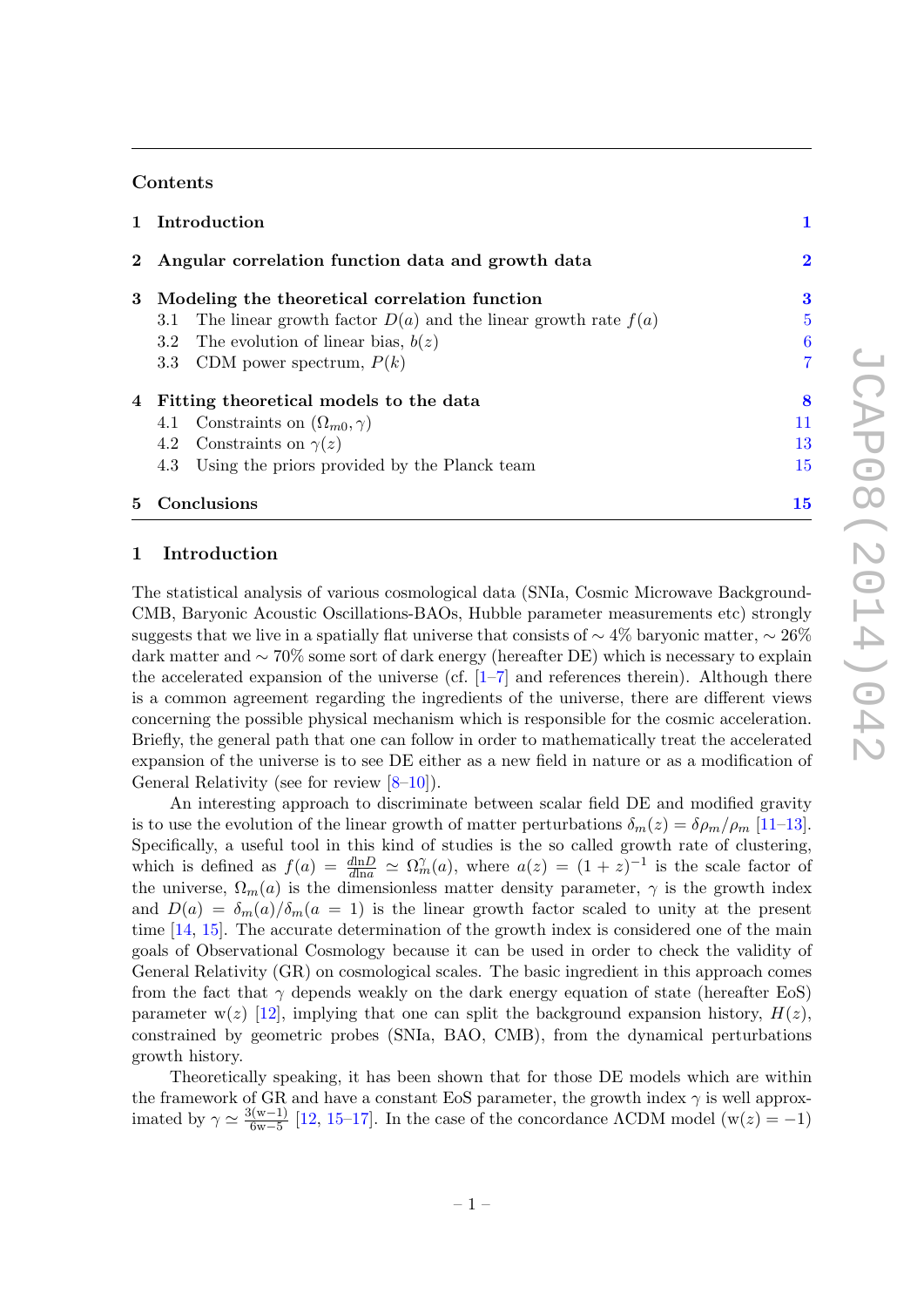the above formula reduces to  $\gamma \approx 6/11$ . Considering the braneworld model of [\[18\]](#page-18-9) we have  $\gamma \approx 11/16$  (see [\[12,](#page-18-7) [19–](#page-18-10)[21\]](#page-18-11)). Finally, for some  $f(R)$  gravity models it has been found that  $\gamma \simeq 0.415 - 0.21z$  for various parameter values (see [\[22,](#page-18-12) [23\]](#page-18-13)), while for the Finsler-Randers cosmology, Basilakos & Stavrinos [\[24\]](#page-18-14) found  $\gamma \approx 9/14$ .

From the large scale structure point of view, the study of the distribution of matter on large scales using different extragalactic mass tracers (galaxies, AGNs, clusters of galaxies etc) provides important constraints on structure formation theories. In particular, since gravity reflects, via gravitational instability, on the nature of clustering [\[14\]](#page-18-5) it has been proposed to use the clustering/biasing properties of the mass tracers in constraining cosmological models (see $[25-28]$ ) as well as to test the validity of GR on extragalactic scales ( $[29]$  for a recent review see [\[30\]](#page-19-1)).

Based on the above arguments, the aim of the current study is to place constraints on the  $(\Omega_m, \gamma)$  parameter space using the measured two-point angular correlation function (hereafter ACF) of the LRGs, with known redshift distribution. The basic idea is to compare the measured and the theoretically predicted ACF, which is based on the 3D power spectrum, the evolution of the relevant bias parameter and the Limber's inversion integral equation. Therefore, the predicted theoretical ACF depends also on the growth of linear matter perturbations via which the  $(\Omega_m, \gamma)$  pair, which can thus be constrained. The merit of utilizing ACF data for such a task is related to the fact that we do not need to consider a fiducial cosmological model in order to derive the ACF data, as well as on the fact that the ACF is unaffected by redshift-space distortions. In addition to ACF, we use the recent growth rate data as collected by Nesseris & Garcia-Bellido [\[31\]](#page-19-2), Hudson & Turnbull [\[32\]](#page-19-3), Beutler et al. [\[33\]](#page-19-4) and Basilakos et al. [\[34\]](#page-19-5) in order to put tight constraints on  $(\Omega_m, \gamma)$ .

The structure of the paper is as follows. In section 2 we present the angular correlation function data, measured for LRGs and the growth data. In section 3 we discuss the theoretical angular correlation function model and basic ingredients in order to calculate it, such as the linear growth of matter perturbations, the evolution of the linear bias factor and the CDM power spectrum. The details of our methodology used to fit models to the data and our results are presented in section 4, while our main conclusions in section 5.

#### <span id="page-3-0"></span>2 Angular correlation function data and growth data

It is well known that the two-point ACF,  $w(\theta)$ , is defined as the excess joint probability over random of finding two mass tracers (galaxies, AGNs, clusters) separated by an angular separation  $\theta$ . Therefore by definition we have  $w(\theta) = 0$  for a random distribution of sources. In this work we use the ACF of 2SLAQ LRGs galaxies with median redshift  $z_* \simeq 0.55$ . In particular, we utilize the ACF of 655775 photometrically selected LRGs from the SDSS DR5 catalogue, already estimated in [\[35\]](#page-19-6). This sample has been compiled using the same selection criteria as the 2dF-SDSS LRG and Quasar survey (hereafter 2SLAQ), which covers the redshift range:  $0.45 < z < 0.8$ . Following the original paper of [\[35\]](#page-19-6) we use the ACF up to an angular scale of  $6000''$  in order to avoid the effects of BAO's. Since the aim of our paper is to put constraints on the linear growth index we also exclude small angular scales  $(\theta < 140^{\prime\prime})$ , which corresponds to  $\leq 1 h^{-1}$  Mpc at  $z_{\star}$ ) where strong non-linear effects (the so-called "onehalo" term) are expected, although we do use in our theoretical modeling a mildly non-linear correction term (see also section 3.3). In table 1 we list the precise numerical values of the ACF data points with the corresponding errors that are used in our analysis.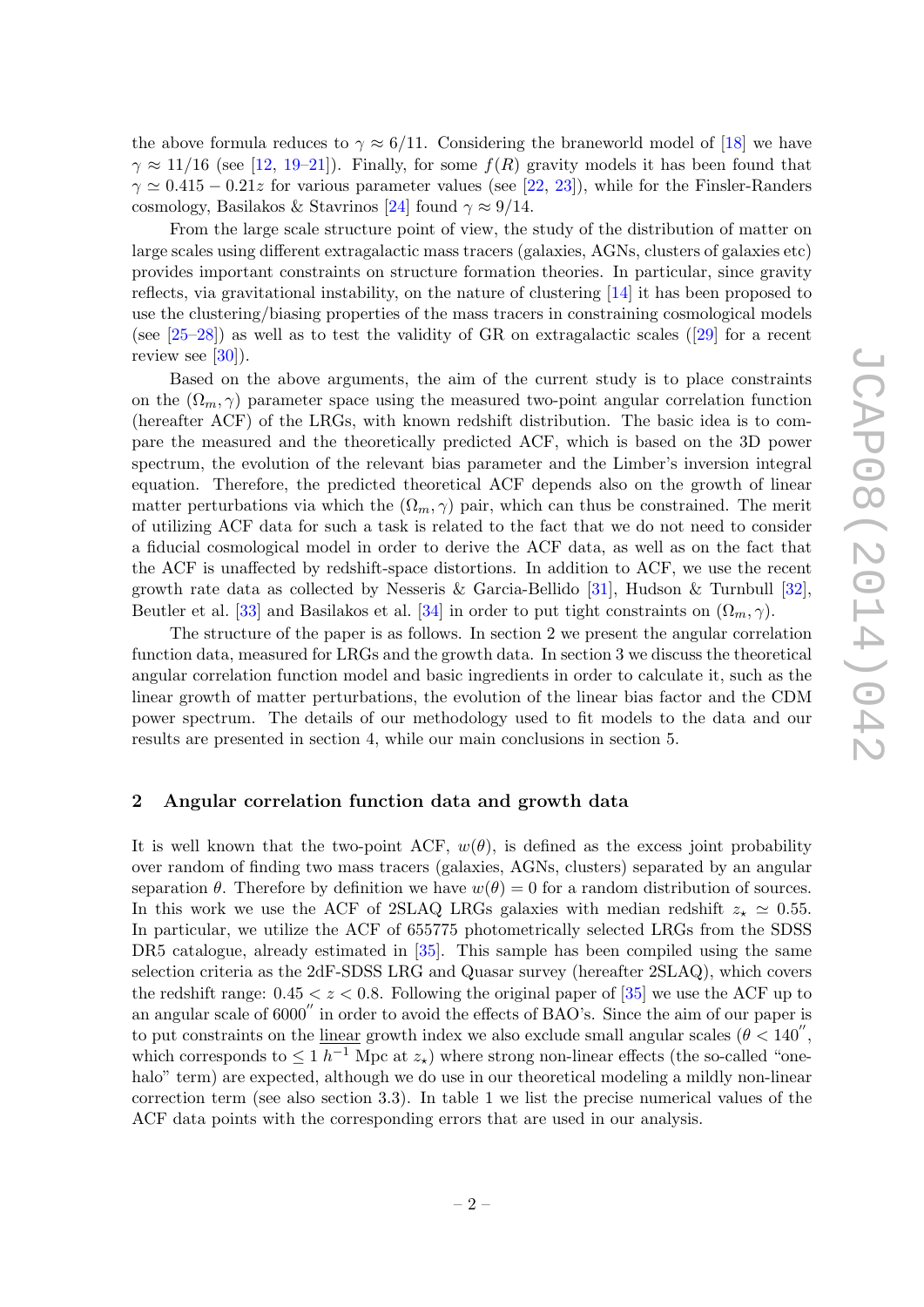| Index          |        | $w(\theta)$ | $\delta w(\theta)$ |
|----------------|--------|-------------|--------------------|
| 1              | 153.72 | 0.285       | 0.0061             |
| $\overline{2}$ | 230.64 | 0.199       | 0.0038             |
| 3              | 345.96 | 0.152       | 0.0026             |
| 4              | 518.94 | 0.113       | 0.0019             |
| 5              | 778.2  | 0.078       | 0.0018             |
| 6              | 1167.6 | 0.055       | 0.0012             |
| 7              | 1751.4 | 0.038       | 0.0011             |
| 8              | 2626.8 | 0.0226      | 0.0009             |
| 9              | 3600   | 0.0144      | 0.0008             |
| 10             | 4800   | 0.0086      | 0.00076            |
| 11             | 6000   | 0.0054      | 0.00067            |

Table 1. The measured angular correlation function data of the 2SLAQ LRGs from [\[35\]](#page-19-6). We use **Hable 1.** The measured angular correlation function data of the 2SLAQ LKGs from  $\frac{136}{120}$  here bootstrap errors meaning that we need to multiply the uncertainties of  $\left[35\right]$  with  $\sqrt{3}$ .

In addition, we utilize in our analysis the growth rate of clustering data which are based on the PSCz, 2dF, VVDS, SDSS, 6dF, 2MASS, BOSS and WiggleZ galaxy surveys, for which their combination parameter of the growth rate of structure,  $f(z)$ , and the redshiftdependent rms fluctuations of the linear density field,  $\sigma_8(z)$ , is available as a function of redshift,  $f(z)\sigma_8(z)$ . The total sample contains 16 entries (as collected by Basilakos et al. [\[34\]](#page-19-5)). The  $f\sigma_8$  estimator is almost a model-independent way of expressing the observed growth history of the universe (see [\[36\]](#page-19-7)). Indeed the observed growth rate of structure  $(f_{obs} = \beta b)$  is derived from the redshift space distortion parameter  $\beta(z)$  and the linear bias. Observationally, using the anisotropy of the spatial correlation function one can estimate the  $\beta(z)$  parameter (see also section 3.2). On the other hand, the linear bias factor can be defined as the ratio of the variances of the tracer (galaxies, QSOs etc) and underlying mass density fields, smoothed at  $8h^{-1}$  Mpc  $b(z) = \sigma_{8,\text{tr}}(z)/\sigma_8(z)$ , where  $\sigma_{8,\text{tr}}(z)$  is measured directly from the sample. Combining the above definitions we arrive at  $f\sigma_8 = \beta \sigma_{8,\text{tr}}$ . Since different authors have estimated  $f_{\sigma_8}$  using different cosmologies, we need to convert them to the same cosmological background in order to be able to utilize them consistently. Specifically, we wish to translate the value of growth data  $f\sigma_8$  from a reference cosmological model, say Ref, to the background cosmology. The definition of  $f(z) \simeq \Omega_m(z)^{\gamma(z)}$  and  $\sigma_8(z) = \sigma_8D(\Omega_{m0}, z)$  (for more details see section 3.1) simply implies a correction factor:

<span id="page-4-1"></span>
$$
C_f = \frac{f\sigma_{8,\text{obs}}}{f\sigma_{8,\text{obs}}^{\text{Ref}}} = \left[\frac{\Omega_m(z)}{\Omega_m^{\text{Ref}}(z)}\right]^{\gamma(z)} \frac{\sigma_8 D(\Omega_{m0}, z)}{\sigma_8^{\text{Ref}} D(\Omega_{m0}^{\text{Ref}}, z)}.
$$
\n(2.1)

Notice that the  $f\sigma_{8,\text{obs}}^{\text{Ref}}$  data and the corresponding uncertainties can be found in table 1 of [\[34\]](#page-19-5).

#### <span id="page-4-0"></span>3 Modeling the theoretical correlation function

In this section we briefly discuss the basic steps of modeling the theoretically expected ACF for the two different mass tracers used and of the evolution of bias of extragalactic mass tracers. Considering a spatially flat Friedmann-Lemaître-Robertson-Walker (FLRW) geometry), we can easily relate via the Limber's inversion equation the ACF with the two point spatial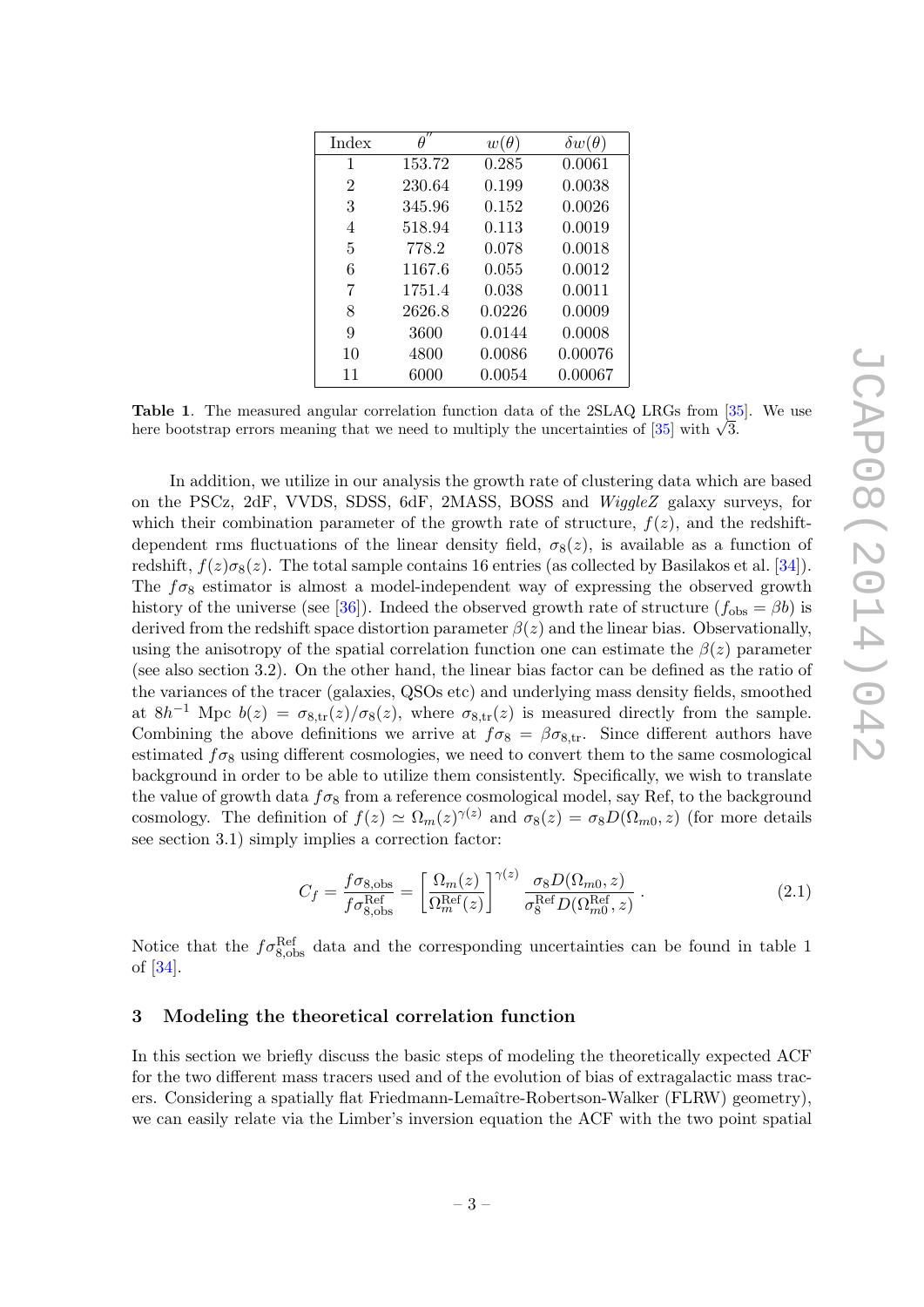correlation function  $\xi(r, z)$ :

<span id="page-5-3"></span>
$$
w(\theta) = 2\frac{H_0}{c} \int_0^\infty \left(\frac{1}{N}\frac{dN}{dz}\right)^2 E(z)dz \int_0^\infty \xi(r,z)du , \qquad (3.1)
$$

where  $1/N dN/dz$  is the normalized redshift distribution of the sources under study, which is provided by a random subsample of the source population for which redshifts (spectroscopic or photometric) are available (see section 4).

The spatial correlation function of the mass tracers is given by

<span id="page-5-0"></span>
$$
\xi(r,z) = b^2(z)\xi_{DM}(r,z) \tag{3.2}
$$

where  $b(z)$  is the evolution of the linear bias, and  $\xi_{DM}$  is the corresponding correlation function of the underlying mass distribution which is written as

<span id="page-5-1"></span>
$$
\xi_{DM}(r,z) = \frac{1}{2\pi^2} \int_{0}^{\infty} k^2 P(k,z) \frac{\sin(kr/a)}{(kr/a)} dk .
$$
 (3.3)

with  $P(k, z) = D^2(z)P(k)$ , and  $P(k)$  denoting the power spectrum of the matter fluctuations.

The variable r corresponds to the physical separation between two sources having an angular separation,  $\theta$  (in steradians). In the case of a small angle approximation the physical separation becomes

<span id="page-5-2"></span>
$$
r \simeq a(z) \left( u^2 + x^2 \theta^2 \right)^{1/2} \tag{3.4}
$$

where u is the line-of-sight separation of any two sources and  $x(z)$  is the comoving distance, given by:

$$
x(z) = \frac{c}{H_0} \int_0^z \frac{dy}{E(y)},
$$
\n(3.5)

 $E(z) = H(z)/H_0$ , is the normalized Hubble parameter.

Inserting eqs. [\(3.2\)](#page-5-0), [\(3.3\)](#page-5-1), [\(3.4\)](#page-5-2) and  $a(z) = 1/(1+z)$  into eq. [\(3.1\)](#page-5-3) and integrating over the variable u we arrive at (see also  $(37)$ ) our final theoretically expected ACF:

<span id="page-5-4"></span>
$$
w(\theta) = \frac{1}{2\pi} \int_0^\infty k^2 P(k) dk \int_0^\infty D^2(z) j(k, z, \theta) dz
$$
 (3.6)

with

$$
j(k, z, \theta) = \frac{H_0}{c} \left(\frac{1}{N} \frac{dN}{dz}\right)^2 b^2(z) E(z) J_0(k\theta x(z))
$$
\n(3.7)

where  $J_0$  is the Bessel function of zero kind, given by:

$$
J_0(\omega) = \frac{2}{\pi} \int_0^\infty \sin(\omega \cosh \tau) d\tau = \frac{1}{\pi} \int_0^\pi \cos(\omega \sin \tau) d\tau \tag{3.8}
$$

Note that the expectations for the different mass tracers enter through the bias evolution factor,  $b(z)$ , and the tracer redshift distribution  $1/N dN/dz$ .

Obviously, the dependence of ACF on gravity as well as on the different expansion models enters through the behavior of  $D(z)$ , which in turn depends on  $\gamma$  (see equation [\(3.15\)](#page-6-1)), and on  $E(z) = H(z)/H_0$  respectively. In the subsections below we present the different ingredients that enter in eq.  $(3.6)$ , namely, the linear perturbation growth rate, the bias evolution factor and the CDM power spectrum.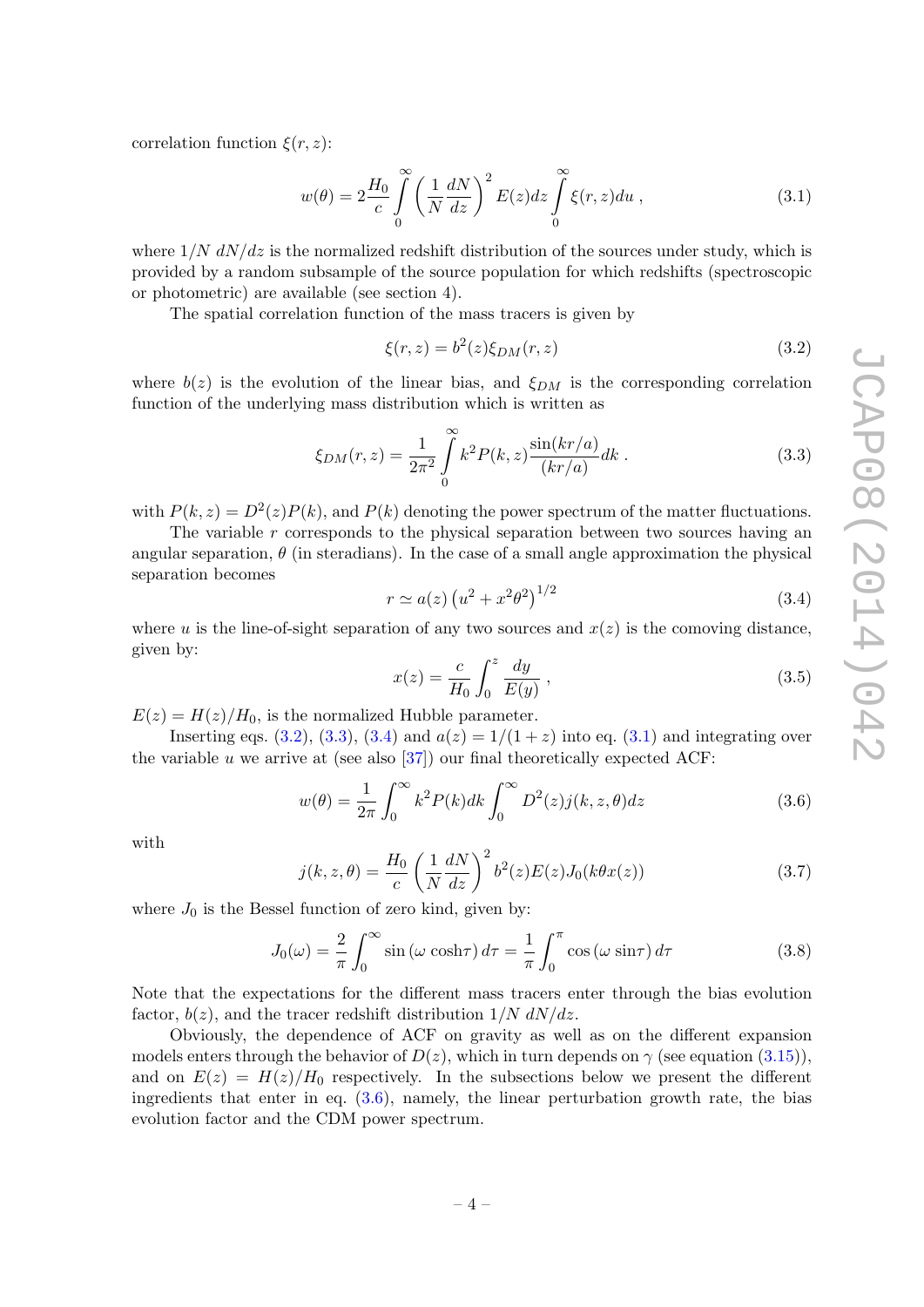#### <span id="page-6-0"></span>3.1 The linear growth factor  $D(a)$  and the linear growth rate  $f(a)$

Here we provide the form of the linear density perturbation growth rate, which is the ingredient through which the growth index,  $\gamma$ , enters in our analysis.

At sub-horizon scales the basic differential equation which describes the linear matter fluctuations $([11, 12, 38-41]$  $([11, 12, 38-41]$  $([11, 12, 38-41]$  $([11, 12, 38-41]$  $([11, 12, 38-41]$  $([11, 12, 38-41]$  and references therein) is

<span id="page-6-2"></span>
$$
\ddot{\delta}_m + 2H\dot{\delta}_m = 4\pi G_{\text{eff}}\rho_m \delta_m \tag{3.9}
$$

where  $\rho_m \propto a^{-3}$  is the matter density,  $G_{\text{eff}} = G_N Q(t)$  with  $G_N$  being the Newton's gravitational constant and the function  $Q(t)$  depends on gravity. For the scalar field DE models,  $G_{\text{eff}}$  is equal to  $G_N$ , i.e.,  $Q(a) = 1$ , while for the case of modified gravity models we have  $Q(a) \neq 1$  and subsequently  $G_{\text{eff}} \neq G_N$ .

The growing-mode solution of equation [\(3.9\)](#page-6-2) is  $\delta_m \propto D(a)$ , where  $D(a)$  is the linear growing mode usually scaled to unity at the present time. Generally, for either modified gravity or scalar field DE we can write the following useful parametrization [\[12,](#page-18-7) [14,](#page-18-5) [15\]](#page-18-6)

<span id="page-6-4"></span>
$$
f(a) = \frac{d \ln \delta_m}{d \ln a} \simeq \Omega_m^{\gamma}(a)
$$
\n(3.10)

where  $\Omega_m(a) = \Omega_{m0} a^{-3} / E^2(a)$ . Therefore, using  $d/dt = H d/d \ln a$  we express eq. [\(3.9\)](#page-6-2) in terms of  $f(a)$  as:

<span id="page-6-5"></span>
$$
\frac{df}{dln a} + f^2 + \left(\frac{\dot{H}}{H^2} + 2\right)f = \frac{3}{2}Q(a)\Omega_m(a)
$$
\n(3.11)

where for the ΛCDM expansion we have

$$
\frac{\dot{H}}{H^2} + 2 = \frac{1}{2} - \frac{3}{2} \mathbf{w}(a) \left[ 1 - \Omega_m(a) \right]
$$
\n(3.12)

and  $w(a) = -Q(a) = -1$ . In this case the normalized Hubble parameter  $E(a)$ , is:

$$
E(a) = (\Omega_{m0}a^{-3} + \Omega_{\Lambda 0})^{1/2}
$$
\n(3.13)

with  $\Omega_{\Lambda 0} = 1 - \Omega_{m0}$  $\Omega_{\Lambda 0} = 1 - \Omega_{m0}$  $\Omega_{\Lambda 0} = 1 - \Omega_{m0}$  and  $H_0$  the Hubble constant.<sup>1</sup> As we have stated in the introduction we can separate the background expansion  $H(a)$  from the growth history [\[12\]](#page-18-7).

The parametrization of eq. [\(3.10\)](#page-6-4) greatly simplifies the numerical calculations of eq. [\(3.9\)](#page-6-2). Indeed, providing a direct integration of eq. [\(3.10\)](#page-6-4) we easily find

<span id="page-6-6"></span>
$$
\delta_m(a,\gamma) = a(z) \exp\left[\int_{a_i}^{a(z)} \frac{dy}{y} \left(\Omega_m^{\gamma}(y) - 1\right)\right]
$$
\n(3.14)

where  $a_i$  is the scale factor of the universe at which the matter component dominates the cosmic fluid (here we use  $a_i \simeq 10^{-2}$ ). Then the linear growth factor, normalized to unity at the present epoch, is:

<span id="page-6-1"></span>
$$
D(a) = \frac{\delta_m(a, \gamma)}{\delta_m(1, \gamma)} = \frac{a(z) \exp\left[\int_{a_i}^{a(z)} \frac{dy}{y} \left(\Omega_m^{\gamma}(y) - 1\right)\right]}{\exp\left[\int_{a_i}^{1} \frac{dy}{y} \left(\Omega_m^{\gamma}(y) - 1\right)\right]}.
$$
\n(3.15)

<span id="page-6-3"></span><sup>&</sup>lt;sup>1</sup>For the comoving distance and for the dark matter halo mass we use the traditional parametrization  $H_0 =$ 100hkm/s/Mpc. Of course, when we treat the power spectrum shape parameter Γ we utilize  $h \equiv \tilde{h} = 0.68$  [\[7\]](#page-18-0).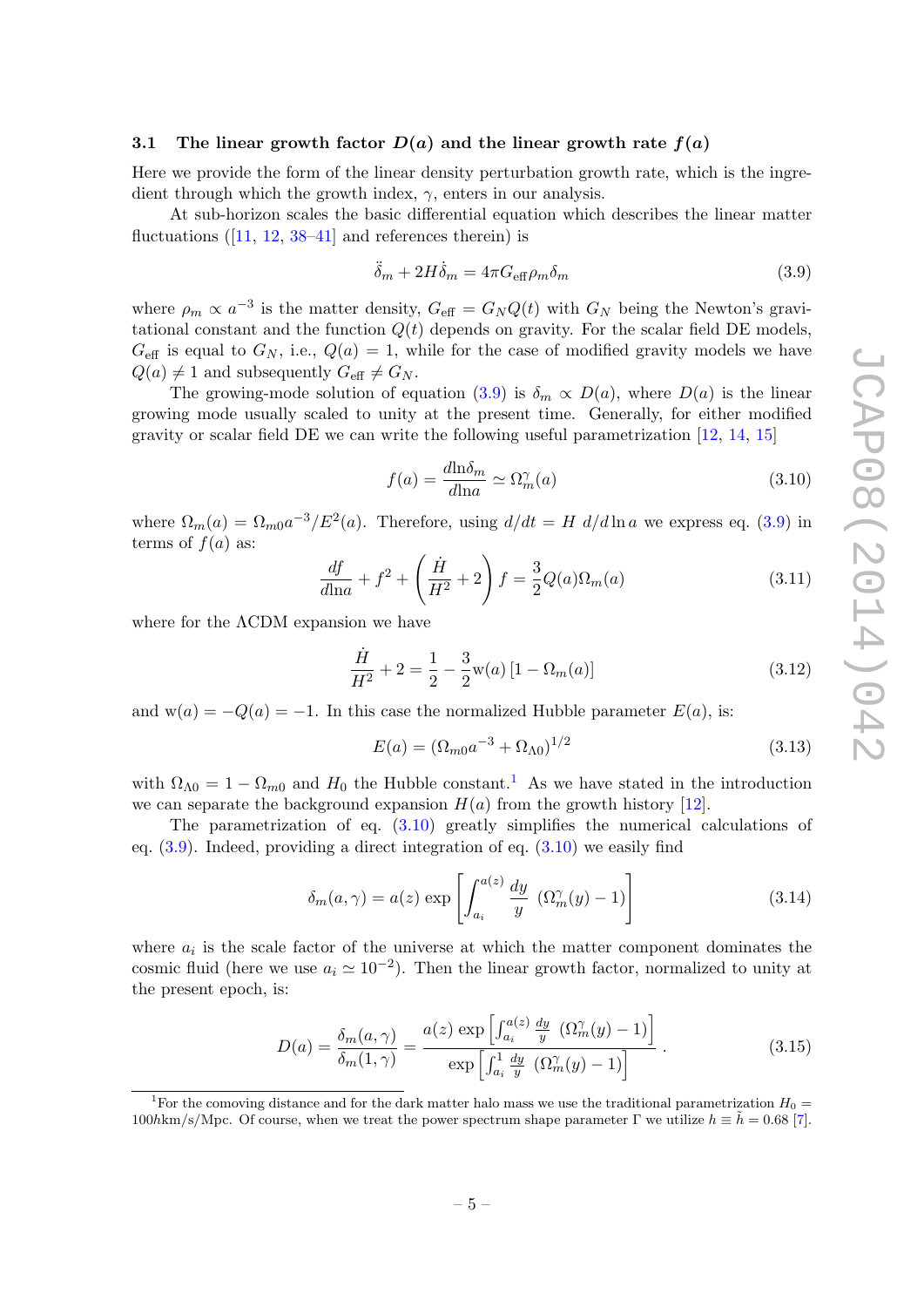However,  $\gamma$  may not be a constant but rather evolve with redshift;  $\gamma \equiv \gamma(z)$ . In such a case, inserting eq.  $(3.10)$  into eq.  $(3.11)$  we obtain:

<span id="page-7-1"></span>
$$
-(1+z)\gamma'\ln(\Omega_m) + \Omega_m^{\gamma} + 3w(1-\Omega_m)\left(\gamma - \frac{1}{2}\right) + \frac{1}{2} = \frac{3}{2}Q\Omega_m^{1-\gamma}
$$
 (3.16)

where the prime denotes derivative with respect to redshift. Various functional forms of  $\gamma(z)$ have been proposed in the literature  $[42-45]$  $[42-45]$ , for example:

$$
\gamma(z) = \begin{cases} \gamma_0 + \gamma_1 z, & \Gamma_1 \text{-parametrization} \\ \gamma_0 + \gamma_1 z/(1+z), & \Gamma_2 \text{-parametrization.} \end{cases}
$$
\n(3.17)

Using the above parametrizations and eq.  $(3.16)$  evaluated at the present time  $(z = 0)$ , one can easily obtain the parameter  $\gamma_1$  in terms of  $\gamma_0$ 

<span id="page-7-2"></span>
$$
\gamma_1 = \frac{\Omega_{m0}^{\gamma_0} + 3w_0 \left(\gamma_0 - \frac{1}{2}\right) \left(1 - \Omega_{m0}\right) - \frac{3}{2} Q_0 \Omega_{m0}^{1 - \gamma_0} + \frac{1}{2}}{\ln \Omega_{m0}}\,. \tag{3.18}
$$

Owing to the fact that the  $\Gamma_1$  parametrization is valid only at relatively low redshifts (0  $\leq$  $z \le 0.5$ , for  $z > 0.5$  we utilize  $\gamma = \gamma_0 + 0.5\gamma_1$ . As an example, in the case of the usual ACDM cosmological model (ie.,  $Q_0 = 1$ ,  $w_0 = -1$  and  $\gamma_0^{(th)} \approx 6/11$ ) with  $\Omega_{m0} = 0.30$ , eq. [\(3.18\)](#page-7-2) gives  $\gamma_1^{(th)} \simeq -0.0459$ .

# <span id="page-7-0"></span>3.2 The evolution of linear bias,  $b(z)$

Here we briefly present the model that we use to trace the evolution of the linear bias factor, which reflects the relation between the overdensities of luminous and of dark matter [\[46,](#page-19-13) [47\]](#page-19-14). We remind the reader that biasing is considered to be statistical in nature with galaxies and clusters being identified as high peaks of an underlying, initially Gaussian, random density field. The usual paradigm is of a linear and scale-independent bias, defined as the ratio of density perturbations in the mass-tracer field to those of the underline total matter field:  $b = \delta_{\rm tr}/\delta_m$ .<sup>[2](#page-7-3)</sup>

In this analysis we use the bias evolution model of [\[29,](#page-19-0) [49\]](#page-20-0). This generalized model is based on the linear perturbation theory and the Friedmann-Lemaitre solutions of the cosmological field equations. It is valid for any DE model (scalar or geometrical) and it is given by:

$$
b(z) = 1 + \frac{b_0 - 1}{D(z)} + C_2 \frac{\mathcal{J}(z)}{D(z)}
$$
(3.19)

with

$$
\mathcal{J}(z) = \int_0^z \frac{(1+y)}{E(y)} dy.
$$
\n(3.20)

The constants  $b_0$  (the bias at the present time) and  $C_2$  depend on the host dark matter halo mass, as we have verified using  $\Lambda$ CDM N-body simulations (see [\[29\]](#page-19-0)), and are given by:

$$
b_0(M_h) = 0.857 \left[ 1 + \left( C_m \frac{M_h}{10^{14} h^{-1} M_\odot} \right)^{0.55} \right] \tag{3.21}
$$

$$
C_2(M_h) = 1.105 \left( C_m \frac{M_h}{10^{14} h^{-1} M_\odot} \right)^{0.255}, \qquad (3.22)
$$

where  $C_m = \Omega_{m0}/0.27$ .

<span id="page-7-3"></span><sup>&</sup>lt;sup>2</sup>We would like to point that up to galaxy cluster scales the fluctuations of the metric do not introduce a significant scale dependence in the growth factor [\[48\]](#page-20-1) and in the linear bias [\[29\]](#page-19-0).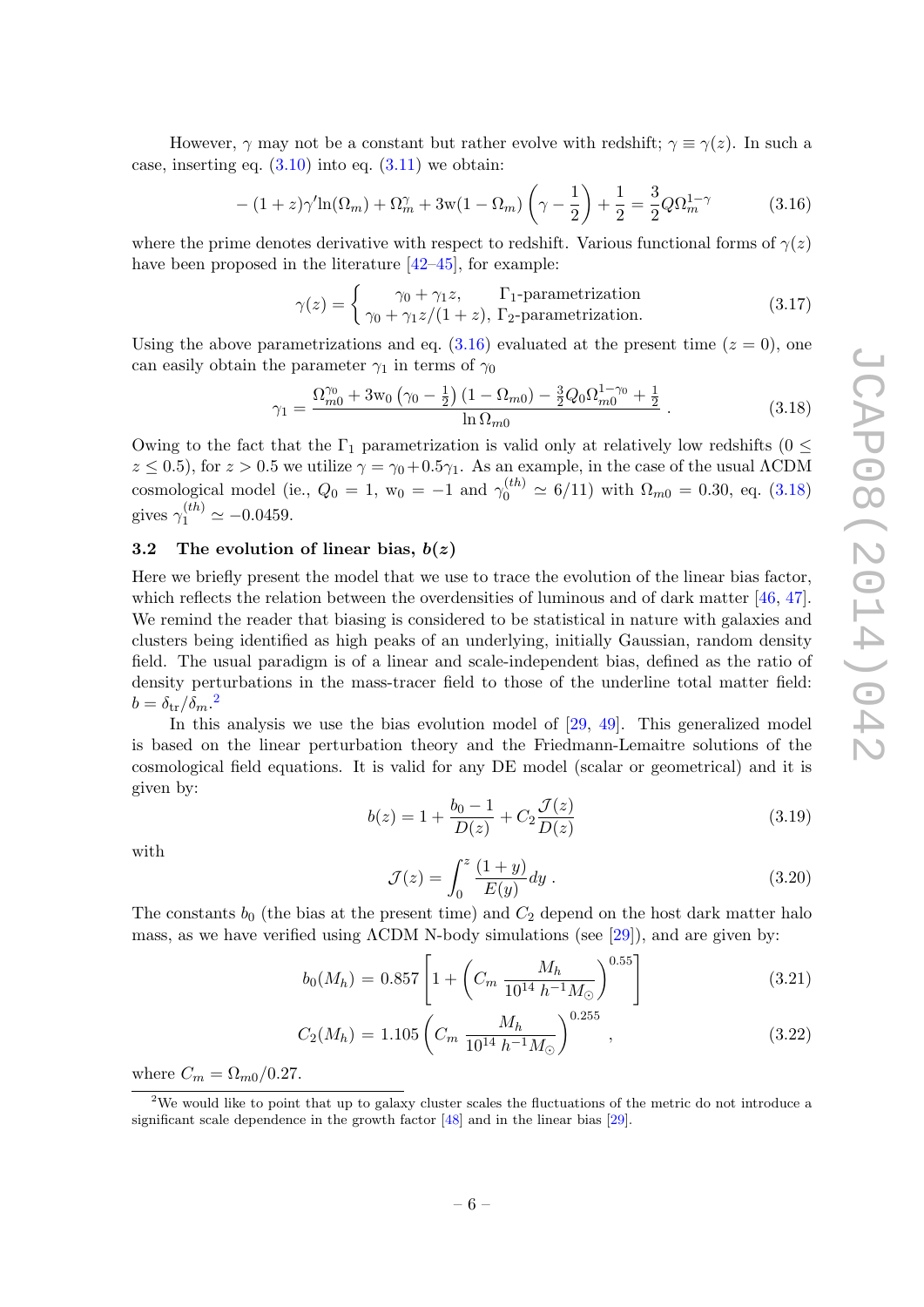#### <span id="page-8-0"></span>3.3 CDM power spectrum,  $P(k)$

The CDM power spectrum is given by  $P(k) = P_0 k^n T^2(k)$ , where  $T(k)$  is the CDM transfer function and  $n \approx 0.9671$  following the recent reanalysis of the Planck data by Spergel et al. [\[7\]](#page-18-0). Regarding  $T(k)$ , we use two different functional forms namely, that of Bardeen et al. [\[47\]](#page-19-14) and of Eisenstein & Hu [\[50\]](#page-20-2).

The [\[47\]](#page-19-14) is given by:

$$
T(k) = C_q \left[ 1 + 3.89q + (16.1q)^2 + (5.46q)^3 + (6.71q)^4 \right]^{-1/4}
$$
 (3.23)

where  $C_q = \frac{\ln(1+2.34q)}{2.34q}$  $\frac{q+2.34q}{2.34q}$  and  $q \equiv \frac{k}{\Gamma}$  $\frac{k}{\Gamma}$ . Here Γ is the shape parameter, given according to [\[51\]](#page-20-3) as:

$$
\Gamma = \Omega_{m0} \tilde{h} \exp(-\Omega_{b0} - \sqrt{2\tilde{h}} \ \Omega_{b0}/\Omega_{m0}). \qquad (3.24)
$$

The value of Γ, which is kept constant throughout the model fitting procedure, is estimated using the Planck results of Spergel el al.  $[7]^3$  $[7]^3$  namely,  $\Omega_{b0} = 0.022197\tilde{h}^{-2}$ ,  $\tilde{h} = 0.68$  and  $\Omega_{m0} = 0.302$ . The alternative transfer function used is that of [\[50\]](#page-20-2):

$$
T(k) = \frac{L_0}{L_0 + C_0 q^2} \tag{3.25}
$$

where  $L_0 = \ln(2e + 1.8q)$ ,  $e = 2.718$  and  $C_0 = 14.2 + \frac{731}{1+62.5q}$ .

Also, the rms fluctuations of the linear density field on mass scale  $M_h$  is:

$$
\sigma(M_h, z) = \left[\frac{D^2(z)}{2\pi^2} \int_0^\infty k^2 P(k) W^2(kR) dk\right]^{1/2}, \qquad (3.26)
$$

where  $W(kR) = 3(\text{sin}kR - kR\text{cos}kR)/(kR)^3$  and  $R = (3M_h/4\pi\rho_0)^{1/3}$  with  $\rho_0$  denotes the mean matter density of the universe at the present time  $(\rho_0 = 2.78 \times 10^{11} \Omega_{m0} h^2 M_{\odot} \text{Mpc}^{-3}).$ To this end, the normalization of the power spectrum is given by:

$$
P_0 = 2\pi^2 \sigma_8^2 \left[ \int_0^\infty T^2(k) k^{n+2} W^2(kR_8) dk \right]^{-1} \tag{3.27}
$$

where  $\sigma_8 \equiv \sigma(R_8, 0)$  is the rms mass fluctuation on  $R_8 = 8h^{-1}$  Mpc scales and for which we use separately either of the two following parametrizations:

<span id="page-8-2"></span>
$$
\sigma_8 = \begin{cases} 0.818 \left(\frac{0.30}{\Omega_{m0}}\right)^{0.26}, & \text{Spergel et al. [7]}\\ 0.797 \left(\frac{0.30}{\Omega_{m0}}\right)^{0.26}, & \text{Hajian et al. [52].} \end{cases}
$$
(3.28)

Finally, we would like to stress that we have taken into account the non-linear corrections by using the corresponding fitting formula introduced by [\[53,](#page-20-5) [54\]](#page-20-6), for the ΛCDM model (see also [\[55,](#page-20-7) [56\]](#page-20-8)). In their fitting formula there is one relatively free parameter, which is the slope of the power spectrum at the relevant scales, because the CDM power spectrum curves slowly and thus it varies as a function of scale according to:  $n_{\text{eff}} = d\text{ln}P/d\text{ln}k$ .

<span id="page-8-1"></span><sup>3</sup>We use the Planck priors provided by Spergel et al. [\[7\]](#page-18-0) in order to avoid possible systematics on the cosmological parameters which are related to the problematic (according to Spergel et al.) 217GHz×217GHz detector. However, at the end of the analysis we provide results based on the Planck results of Ade et al. [\[6\]](#page-17-1).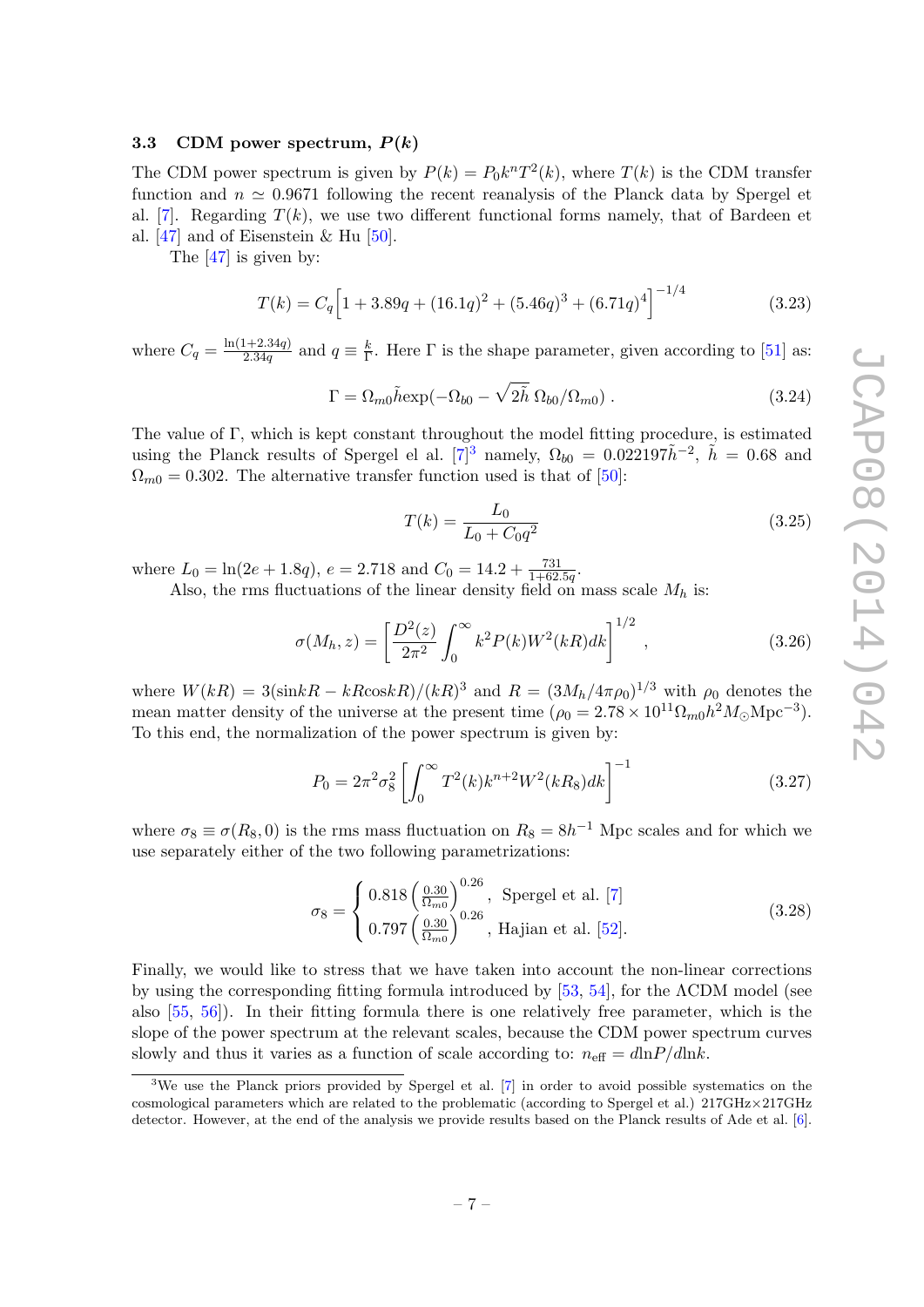| T(k)                                              | $\Omega_{m0}$          | $\gamma$               | $M_h/10^{13} M_{\odot}$ | $n_{\text{eff}}$        | $\chi^2_{t,\text{min}}/df$ |  |
|---------------------------------------------------|------------------------|------------------------|-------------------------|-------------------------|----------------------------|--|
| $\sigma_8 = 0.797 (0.30/\Omega_{m0})^{0.26}$ [52] |                        |                        |                         |                         |                            |  |
| Eisenstein & Hu $[50]$                            | $0.29 \pm 0.01$        | $0.56 \pm 0.05$        | $1.90 \pm 0.10$         | $0.10 \pm 0.20$         | 16.36/23                   |  |
| Bardeen et al. $[47]$                             | $0.29 \pm 0.01$        | $0.56 \pm 0.10$        | $1.80 \pm 0.30$         | $-0.10^{+0.30}_{-0.10}$ | 16.56/23                   |  |
| $\sigma_8 = 0.818 (0.30/\Omega_{m0})^{0.26}$ [7]  |                        |                        |                         |                         |                            |  |
|                                                   |                        |                        |                         |                         |                            |  |
| Eisenstein & Hu $[50]$                            | $0.29^{+0.03}_{-0.02}$ | $0.58^{+0.02}_{-0.06}$ | $1.70 \pm 0.20$         | $0.30 \pm 0.20$         | 15.90/23                   |  |
| Bardeen et al. $[47]$                             | $0.29_{-0.03}^{+0.02}$ | $0.56 \pm 0.10$        | $1.60 \pm 0.4$          | $0.0^{+0.10}_{-0.20}$   | 16.13/23                   |  |

**Table 2.** Results in the  $(\Omega_{m0}, \gamma, M_h, n_{\text{eff}})$  parameter space for the different  $T(k)$  and  $\sigma_8$ .

An alternative model for the non-linear power spectrum is provided by the halofit model, presented in Smith et al. [\[55\]](#page-20-7) (see also [\[57\]](#page-20-9)), as an advancement to that of Peacock & Dodds  $[53, 54]$  $[53, 54]$ , with its main novelty being its decomposition into two terms, the halo-halo term and the one-halo term (modeling better the smaller scale power-spectrum), and its applicability to more general spectra. However, as it is evident from the analysis of Smithet al. ([\[55\]](#page-20-7): see their figure 14), the convolution of the two terms provide an overall non-linear power spectrum which is consistent with that of Peacock & Dodds [\[53,](#page-20-5) [54\]](#page-20-6) mostly for the CDM type spectra. This is especially true for the range of interest in our work, ie.,  $k < 1h$  Mpc<sup>-1</sup> (which corresponds to angular separations  $\theta > 140''$  at  $z_* = 0.55$ ), where the two models provide similar non-linear power spectrums.

#### <span id="page-9-0"></span>4 Fitting theoretical models to the data

In this section we implement a standard  $\chi^2$  minimization statistical analysis in order to provide constraints either in the  $(\Omega_{m0}, \gamma)$  parameter space, or for  $\gamma(z)$ . An important ingredient that is necessary in eq.  $(3.1)$ , in order to relate the spatial to the angular two-point correlation functions, is the tracer redshift distribution. For the LRGs we use an analytic model of their photometric redshift distribution, which we then insert in eq.  $(3.1)$ . The model redshift distribution is given by fitting the following useful formula to the data:

<span id="page-9-1"></span>
$$
\frac{dN}{dz} \propto \left(\frac{z}{z_{\star}}\right)^{(a+2)} e^{-\left(\frac{z}{z_{\star}}\right)^{\beta}}.
$$
\n(4.1)

We obtain the relevant parameters by fitting the data of the redshift distribution to the above formula:

$$
(a, \beta, z_{\star}) = (-15.53, -8.03, 0.55) \tag{4.2}
$$

where  $z_{\star}$  is the characteristic depth of the subsample studied. In figure 1, we present the estimated normalized redshift distribution  $\left(\frac{1}{N}\right)$ N  $\frac{dN}{dz}$ ) and the corresponding continuous fit provided by eq.  $(4.1)$ .

We are now set to compare the measured 2SLAQ LRGs and growth functions with the predictions of different spatially flat  $\Lambda$  cosmological models. To this end we use the standard  $\chi^2$ -minimization procedure, which in our case it is defined as follows: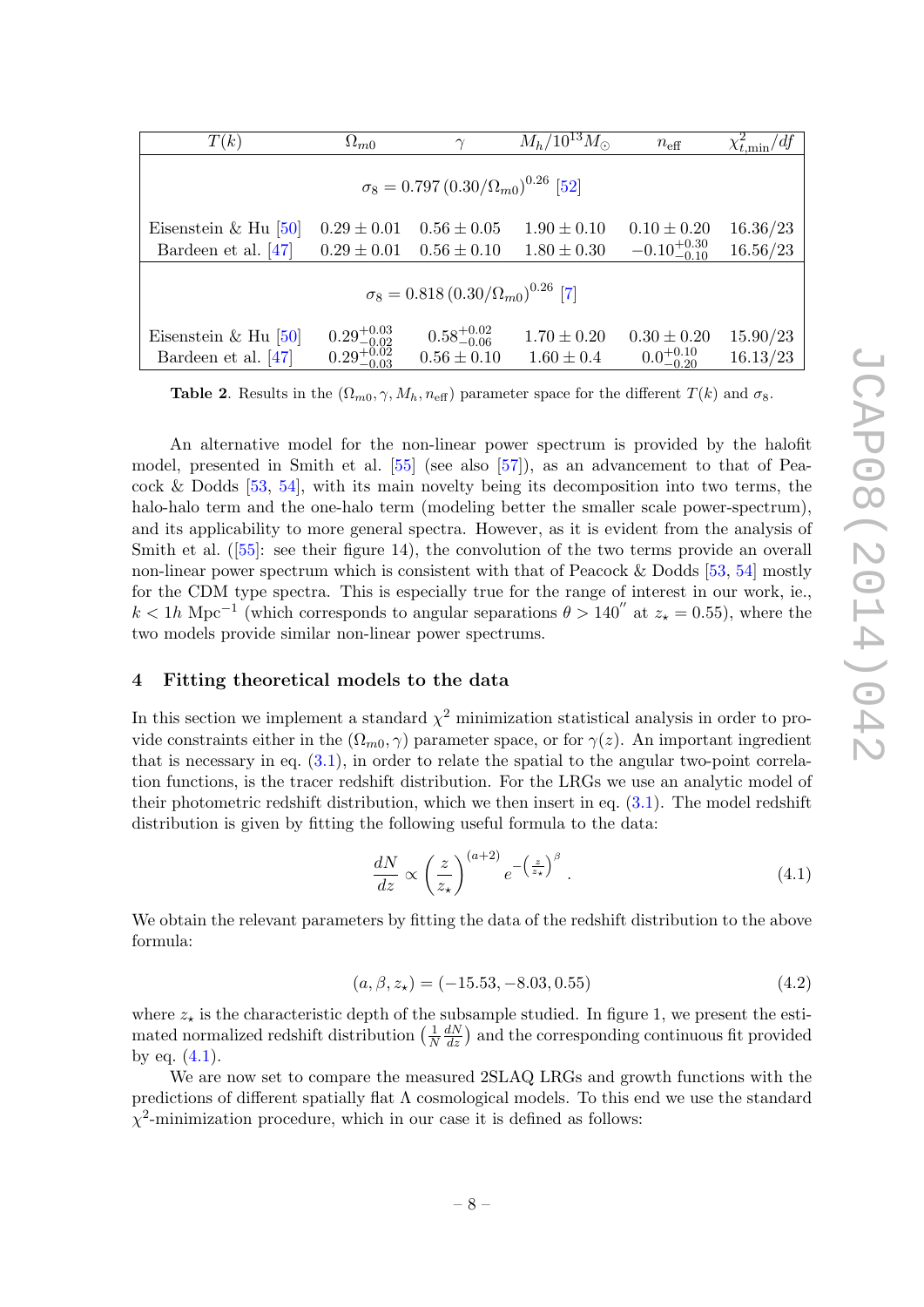

Figure 1. The normalized photometric redshift distribution of the 2SLAQ LRG galaxies. The red continuous line is its corresponding best fit according to eq. (4.1).



Figure 2. Left Panel: comparison of the observed (solid points) and theoretical angular correlation function. Right Panel: comparison of the observed (solid points) and theoretical evolution of the growth rate  $f(z)\sigma_8(z)$ . In order to obtain the theoretical curve we use  $(\Omega_{m0}, \gamma) = (0.29, 0.56)$  (for more details see section 4.1).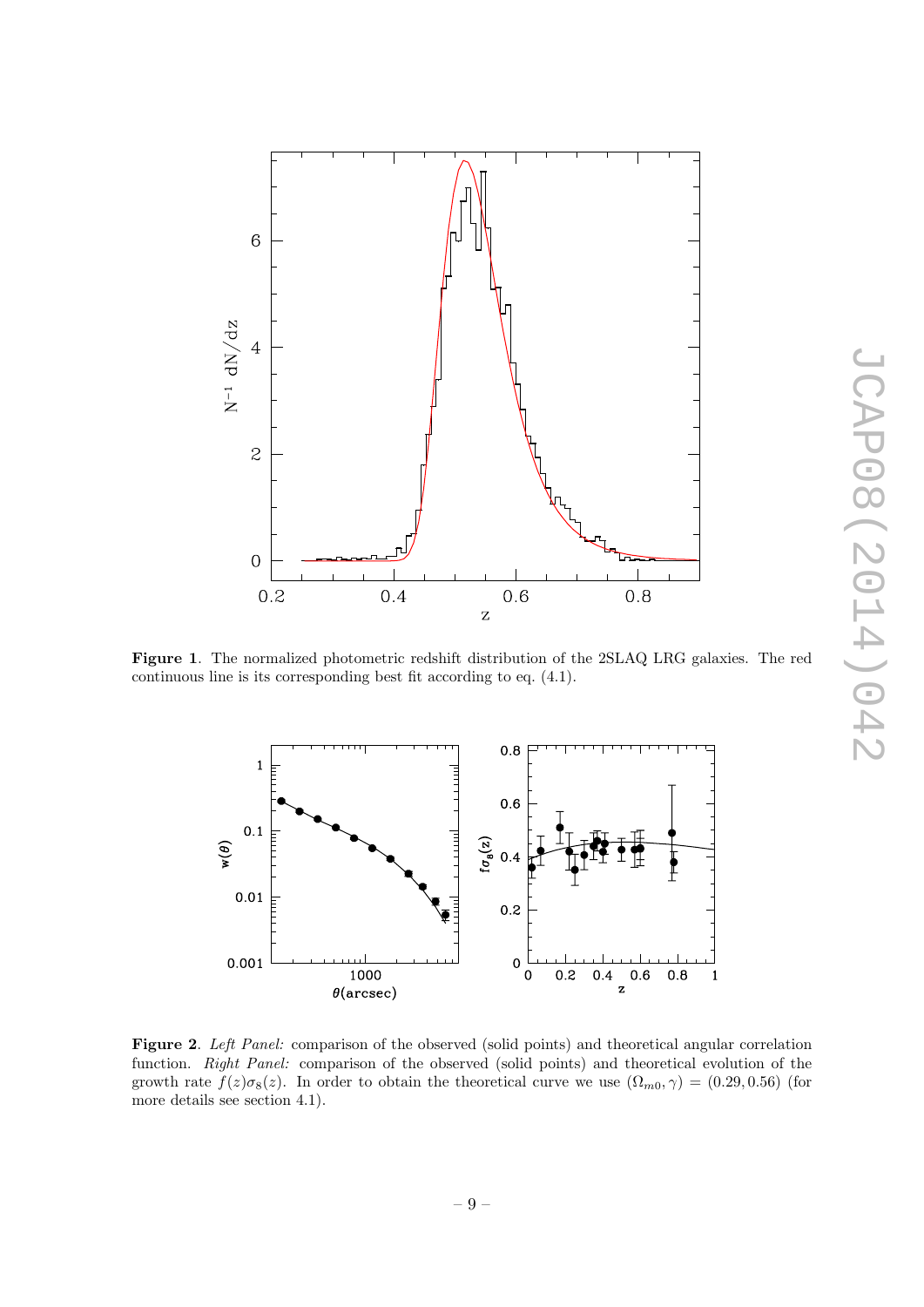

**Figure 3.** Likelihood contours for  $\Delta \chi^2 = \chi_t^2 - \chi_{t,\text{min}}^2$  equal to 2.32, 6.18 and 11.83, corresponding to  $1\sigma$ ,  $2\sigma$  and  $3\sigma$  confidence levels, in the  $(\Omega_{m0}, \gamma)$  plane using the Eisenstein & Hu [\[50\]](#page-20-2) transfer function and the [\[29,](#page-19-0) [49\]](#page-20-0) bias model. Left Panels: the likelihood contours correspond to Hajian et al. [\[52\]](#page-20-4) power spectrum normalization. Right Panels: the contours here correspond to  $\sigma_8$  provided by Spergel et al. [\[7\]](#page-18-0). The best fit solutions are represented by the crosses. Note that using the Bardeen et al. [\[47\]](#page-19-14) transfer function we find almost the same results within  $1\sigma$  errors. In the upper panels we present the likelihood contours that correspond to the LRGs (solid red lines) and growth data (dashed black lines). Notice, that in order to plot the LRG contours we have marginalized over  $M_h$  and  $n_{\text{eff}}$ (see table 2). The bottom panels show the joint statistical results. Finally, the green dotted curves are the SNIa/BAOs/CMB<sub>shift</sub>/ $f\sigma_8$  joint likelihood contours provided by [\[58\]](#page-20-10).

(1) For the LRG clustering cosmological probe:

$$
\chi^{2}_{LRGs}(\mathbf{p}_1, \mathbf{p}_2) = \sum_{i=1}^{11} \frac{[w_{\text{th}}(\theta_i, \mathbf{p}_1, \mathbf{p}_2) - w_{\text{obs}}(\theta_i)]^2}{\sigma_i^2} . \qquad (4.3)
$$

where the expected theoretical ACF  $(w_{th})$  is given by eq. [\(3.6\)](#page-5-4) and  $\sigma_i$  is the observed ACF  $1\sigma$  uncertainty, and

(2) for the growth-rate cosmological probe:

$$
\chi_{\rm gr}^{2}(\mathbf{p}_{1}) = \sum_{i=1}^{16} \left[ \frac{C_{f}(z_{i}, \mathbf{p}_{1}) f \sigma_{8, \rm obs}^{\rm Ref}(z_{i}) - f \sigma_{8}(z_{i}, \mathbf{p}_{1})}{C_{f}(z_{i}, \mathbf{p}_{1}) \sigma_{i}^{\rm Ref}} \right]^{2}
$$
(4.4)

where  $\sigma_i^{\text{Ref}}$  is the observed  $1\sigma$  uncertainty, while  $C_f$  is given in eq. [\(2.1\)](#page-4-1), and the theoretical growth-rate is given by:

$$
f\sigma_8(z,\mathbf{p}_1) = \sigma_8 D(z)\Omega_m(z)^{\gamma(z)}.
$$
\n(4.5)

The vectors  $\mathbf{p}_1$  and  $\mathbf{p}_2$  provide the free parameters that enter in deriving the theoretical expectations. The "cosmo-gravity"  $p_1$  vector contains those free parameters which are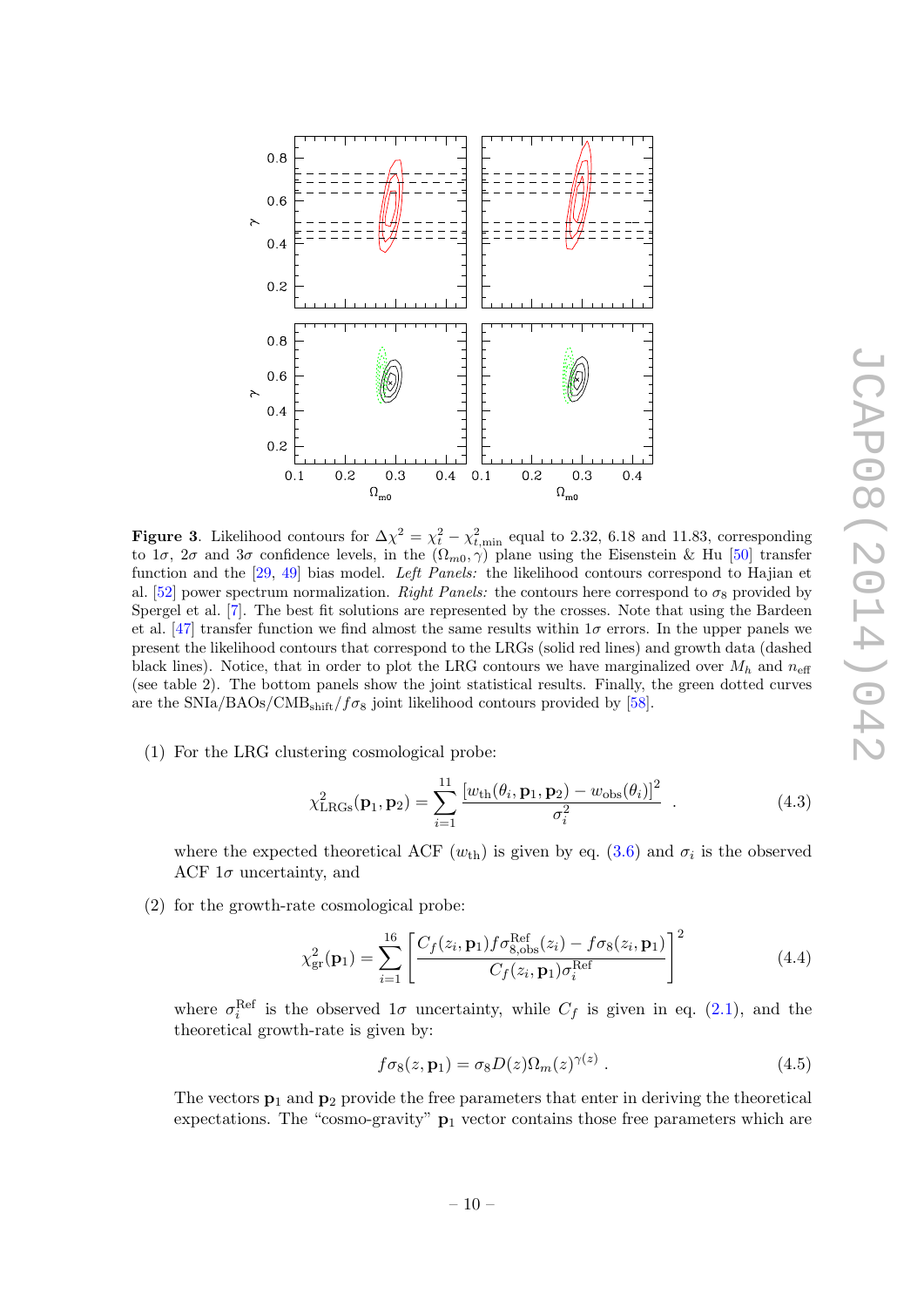related to the expansion and gravity. For the case of constant  $\gamma$  it is defined as:  $\mathbf{p}_1 = (\Omega_{m0}, \gamma, \sigma_8)$ , and for the case of evolving  $\gamma$ , as:  $\mathbf{p}_1 = (\Omega_{m0}, \gamma_0, \gamma_1, \sigma_8)$ . The  $\mathbf{p}_2 = (M_h, n_{\text{eff}})$  vector is associated with the environment of the dark matter halo in which the extragalactic mass tracers (in our case LRGs galaxies) live.

Since we wish to perform a joint likelihood analysis of the two cosmological probes and since likelihoods are defined as  $\mathcal{L} \propto \exp(-\chi^2/2)$ , one has that the joint likelihood is:

$$
\mathcal{L}_t(\mathbf{p}_1, \mathbf{p}_2) = \mathcal{L}_{LRGs}(\mathbf{p}_1, \mathbf{p}_2) \times \mathcal{L}_{gr}(\mathbf{p}_1) ,
$$
\n(4.6)

which is equivalent to:

$$
\chi_t^2(\mathbf{p}_1, \mathbf{p}_2) = \chi_{LRGs}^2(\mathbf{p}_1, \mathbf{p}_2) + \chi_{gr}^2(\mathbf{p}_1).
$$
 (4.7)

Based on the above we will provide our results for each free parameter that enters in the two  $p_{1,2}$  vectors. Note that the uncertainty of each fitted parameter will be estimated after marginalizing one parameter over the other, providing as its uncertainty the range for which  $\Delta \chi^2 (\leq 1\sigma)$ . Such a definition, however, may hide the extent of a possible degeneracy between the fitted parameters and thus it is important to visualize the solution space, as indicated in the relevant contour figures.

As a further consistency check we have used the inverse of the Fisher matrix, the covariance matrix, but we find similar uncertainties to those provided by the marginalization method, most probably due to the fact that the 1, 2 and  $3\sigma$  solution space contours are symmetric and the axes of symmetry are parallel to the  $p_{1,2}$  vectors. Since the errors of the Fisher matrix approach are symmetric by definition, we have decided to use the marginalization approach.

In the left panel of figure 2, we present the observed  $w(\theta)$  for the 2SLAQ LRGs (left panel), with the best fit model of the angular correlation function provided by eq. [\(3.6\)](#page-5-4) and the minimization procedure discussed above. In the right panel of figure 2, we plot the growth data (solid points) as collected by Basilakos et al. (see [\[34\]](#page-19-5) and references therein) with the estimated (solid line) growth rate function,  $f(z)\sigma_8(z)$  (for more details see the discussion section 4.1).

#### <span id="page-12-0"></span>4.1 Constraints on  $(\Omega_{m0}, \gamma)$

In our analysis we have set  $\sigma_8$  based on eq. [\(3.28\)](#page-8-2) and thus the cosmogravity vector contains only two independent free parameters, namely  $\mathbf{p}_1 = (\Omega_{m0}, \gamma)$ . Thus, we have four free parameters in total. We sample the various parameters as follows: the matter density  $\Omega_{m0}$  ∈ [0.1, 1] in steps of 0.01; the growth index  $\gamma \in [0.1, 1.0]$  in steps of 0.01, the parent dark matter halo (for the LRGs)  $M_h/10^{13}h^{-1}M_{\odot} \in [1, 2.5]$  and the slope of the power spectrum  $n_{\text{eff}} \in [-0.5, 1.0]$  in steps of 0.1.

In table 2 we present our resulting parameter joint constraints separately for the case of the Hajian et al. [\[52\]](#page-20-4) and the Spergel et al. [\[7\]](#page-18-0) power spectrum normalizations respectively (see eq. [\(3.28\)](#page-8-2)), as well as for the two different CDM transfer functions used.

A first general result is that the two transfer functions used provide very similar cosmogravity results within  $1\sigma$  errors. Therefore, in the rest of the paper we utilize the Eisenstein & Hu [\[50\]](#page-20-2) transfer function. Secondly, we would like to mention that the  $\chi^2_{t,\text{min}}$  for the Hajian et al. [\[52\]](#page-20-4) normalization, results in a reduced value of  $\chi^2_{t,\text{min}}/df \sim 16.36/23$  while the corresponding  $\chi_{t,\text{min}}^2/df$  value for the Spergel et al. [\[7\]](#page-18-0) is ~ 15.90/23. In figure 3 we present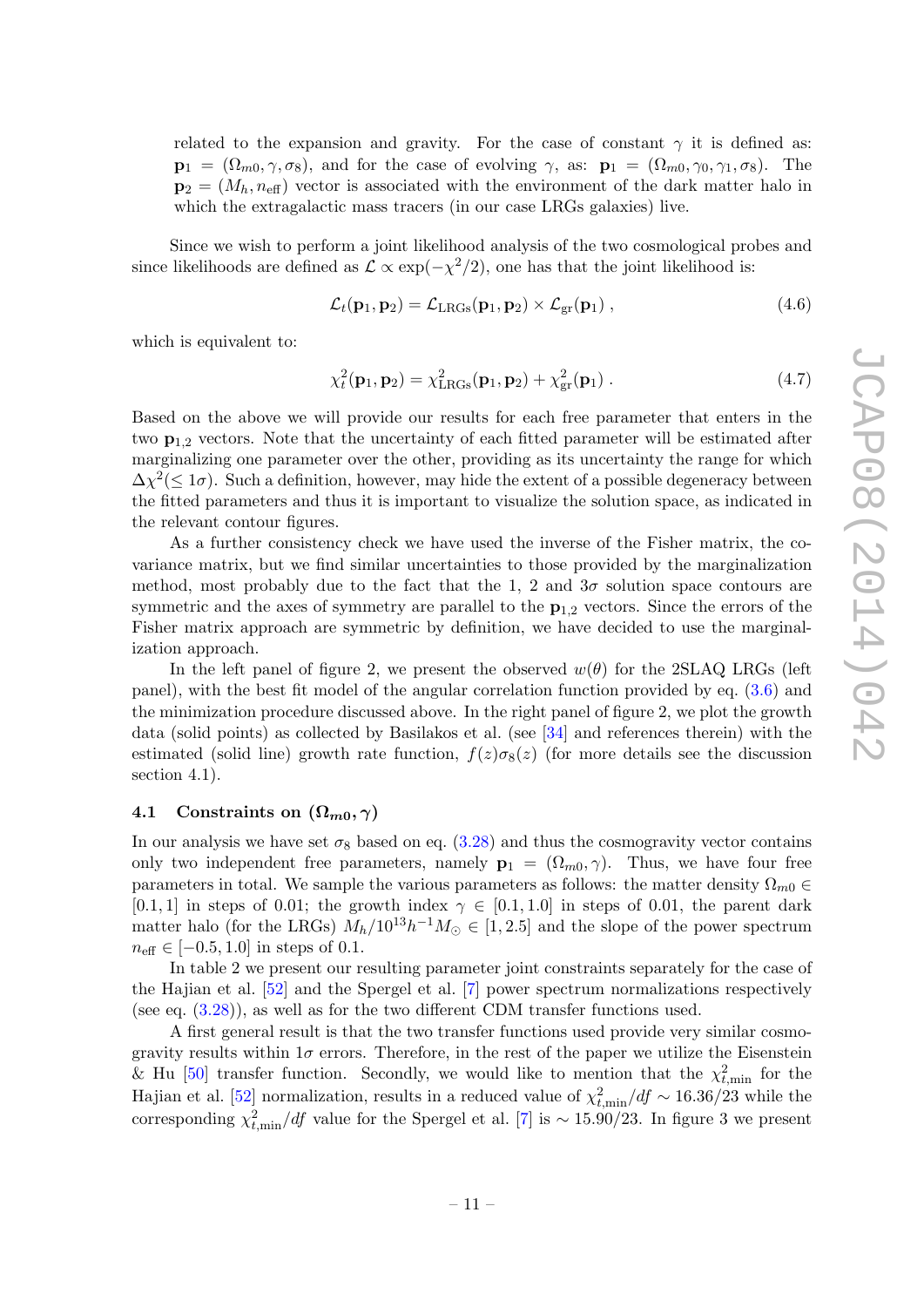| Data used                                                   | $\Omega_{m0}$                               | $\gamma$                            | References         |
|-------------------------------------------------------------|---------------------------------------------|-------------------------------------|--------------------|
| galaxy data from 2dFGRS                                     | $0.30 \pm 0.02$                             | $0.60^{+0.40}_{-0.30}$              | [59]               |
| old $f(z)$ growth data                                      | 0.30                                        | $0.674^{+0.195}_{-0.169}$           | $\left[17\right]$  |
| old $f(z)$ growth data                                      | $0.273 \pm 0.015$                           | $0.64^{+0.17}_{-0.15}$              | [20]               |
| X-ray cluster luminocity function+ $f_{\text{gas}}$         | $0.214^{+0.036}_{-0.041}$                   | $0.42^{+0.20}_{-0.16}$              | [60]               |
| WMAP+SNIa+MCMC                                              | 0.25                                        | $0.584 \pm 0.112$                   | [61]               |
| old+new $f(z)$ growth data                                  | $0.273 \pm 0.011$ $0.586^{+0.079}_{-0.074}$ |                                     | [45]               |
| $f\sigma_8$ growth data                                     |                                             | $0.259 \pm 0.045$ $0.619 \pm 0.054$ | $\lceil 62 \rceil$ |
| $f\sigma_8$ growth data                                     | 0.273                                       | $0.602 \pm 0.055$                   | $\left[63\right]$  |
| old+new $f(z)$ growth data                                  | 0.273                                       | $0.58 \pm 0.04$                     | [64]               |
| $f\sigma_8$ growth data+(SNIa, BAOs, CMB <sub>shift</sub> ) |                                             | $0.272 \pm 0.003$ $0.597 \pm 0.046$ | [34, 58]           |
| CMASS DR9+ other $f\sigma_8$                                | $0.308 \pm 0.022$ $0.64 \pm 0.05$           |                                     | $\left[65\right]$  |
| $cl+CMB+gal+SNIa+BAO$                                       |                                             | $0.284 \pm 0.012$ $0.618 \pm 0.062$ | [66]               |
| Lensing $+ f \sigma_8$ growth data                          | $0.256 \pm 0.023$ $0.52 \pm 0.09$           |                                     | [67]               |
| CMB+clustering of Baryon Oscillation Spec. Survey           | $0.30 \pm 0.01$                             | $0.69 \pm 0.15$                     | [68]               |
| $f\sigma_8$ growth data+(SNIa, BAOs, CMB <sub>CAMB</sub> )  | $0.298^{+0.027}_{-0.023}$                   | $0.675^{+0.18}_{-0.16}$             | [69]               |
| Clustering of $LRGs+$ growth data                           | $0.29 \pm 0.01$                             | $0.56 \pm 0.05$                     | Our study          |

Table 3. Literature growth results for the ΛCDM cosmological model. The last line corresponds to our results. Similar to [\[34\]](#page-19-5) results can be also found in [\[58\]](#page-20-10).

the1 $\sigma$ ,  $2\sigma$  and  $3\sigma$  confidence contours in the  $(\Omega_{m0}, \gamma)$  plane for both  $\sigma_8$  normalization ([\[7\]](#page-18-0): right panel and [\[52\]](#page-20-4): left panel). These results are based on the transfer function of ref. [\[50\]](#page-20-2).

In the upper panels of figure 3 we present the likelihood contours for the individual sets of data on LRGs (solid red contours) and growth data (dashed black contours), whereas in the bottom panels of figure 3 we display the corresponding combined likelihood contours. One can see from figure 3 (upper panels) that the growth data place constraints on  $\gamma$ , however the value of  $\Omega_m$  is not constrained by the growth analysis and all the values in the interval  $0.1 \leq \Omega_m \leq 1$  are acceptable within the  $1\sigma$  uncertainty. In contrast, the value of  $\Omega_m$  is well defined using the statistical analysis of LRGs.

As it can also be seen from table 2,  $\Omega_{m0} = 0.29 \pm 0.01$ , which is in a very good agree-ment with the Planck [\[7\]](#page-18-0) results, while the derived value of  $\gamma = 0.56 \pm 0.05$  coincides with the theoretically expected ΛCDM value. The tight joint constraints come from the fact that the individual contours (upper panels of Fig3) are vertical. Inserting  $\Omega_{m0} = 0.29$ into the second branch of eq. [\(3.28\)](#page-8-2) we obtain  $\sigma_8 \simeq 0.804$ . The aforementioned environmental vector is  $\mathbf{p}_2 = ((1.90 \pm 0.2) \times 10^{13} h^{-1} M_{\odot}, 0.10 \pm 0.20)$ . It is interesting to mention, that our derived host DM halo mass is consistent with that of Sawangwit et al. [\[35\]](#page-19-6), namely  $M_h = (2.1 \pm 0.1) \times 10^{13} h^{-1} M_{\odot}$ . Alternatively, considering the Planck prior [\[7\]](#page-18-0) of  $\Omega_{m0} = 0.30$  and minimizing with respect to  $\gamma$  and  $\mathbf{p}_2 = (M_h, n_{\text{eff}})$  we find  $\gamma = 0.56 \pm 0.05$ and  $\mathbf{p}_2 = ((2.0 \pm 0.10) \times 10^{13} h^{-1} M_\odot, 0.30 \pm 0.20)$  with  $\chi^2_{t,\text{min}}/df \sim 16.52/24$ .

With respect to other recent studies, our best fit values of  $\gamma$  are in agreement, within  $1\sigma$  errors, to that of [\[58\]](#page-20-10) (see also [\[34\]](#page-19-5)) who found  $\gamma = 0.597 \pm 0.046$ , using a combined statistical analysis of expansion and growth data  $(SNIa/BAOs/CMB<sub>shift</sub>/f\sigma_8)$ . However, our joint  $\Omega_{m0}$  value is somewhat greater (within ~ 1.8 $\sigma$  uncertainty), from the derived value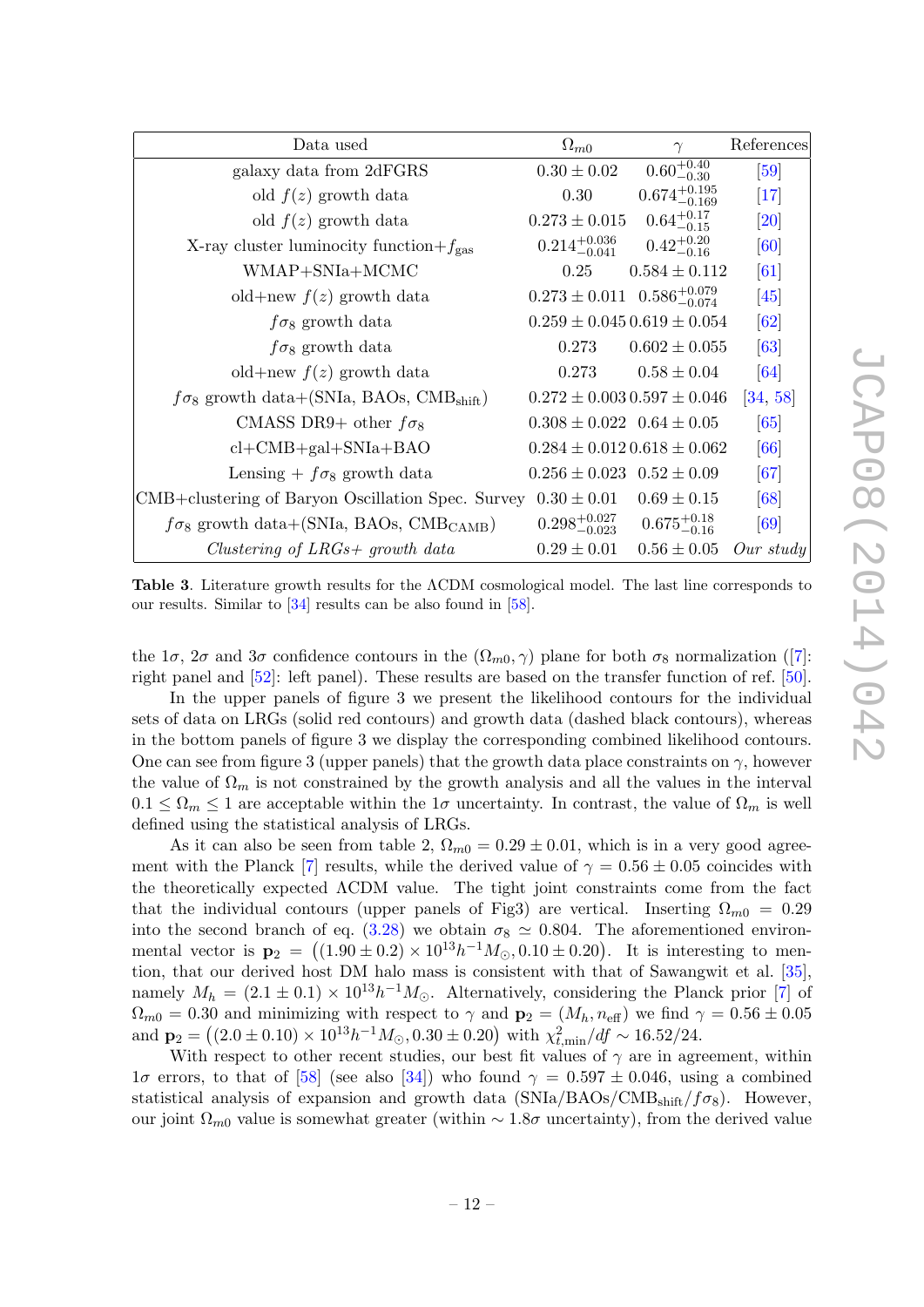

Figure 4. The joint 2SLAQ (LRGs) galaxy  $w(\theta)$  and  $f\sigma_8$  likelihood contours (solid curves) in the  $(\gamma_0, \gamma_1)$  plane (using  $\Omega_{m0} = 0.30$  and  $\sigma_8 = 0.797$ ). The left and right panels show the results based on the  $\Gamma_1$  and  $\Gamma_2$  parametrizations respectively. The crosses correspond to the best fit parameters. We also show the theoretical  $\Lambda$ CDM  $(\gamma_0^{(th)}, \gamma_1^{(th)})$  values (solid points) given in section 3.1. Finally, the green dotted curves are the  $\text{SNIa/BAOs}/\text{CMB}_{\text{shift}}/f\sigma_8$  joint likelihood contours provided by [\[58\]](#page-20-10).

of [\[58\]](#page-20-10),  $\Omega_{m0} = 0.272 \pm 0.003$ .<sup>[4](#page-14-1)</sup> For comparison, in figure 3 we also display the combined  $(\Omega_{m0}, \gamma)$  likelihood contours (see green dotted lines) of [\[58\]](#page-20-10). It is evident that the combined analysis of the growth data with the LRGs clustering provides strong constraints on the growth parameter  $\gamma$ , which implies that this method works equally well with that of the joint  $SNIa/BAOs/CMB<sub>shift</sub>/f\sigma_8.$ 

In order to appreciate the great effort in the recent years to estimate jointly  $\Omega_{m0}$  and  $\gamma$  and the relative strength and precision of the different methods, we present a summary of relevant literature results in table 3. It appears unavoidable to conclude that current data favor, within a 1 $\sigma$  uncertainty, the theoretically predicted value of  $\gamma_{\Lambda}^{(th)} \simeq 6/11$ . Secondly, the quality and quantity of the cosmological and dynamical (growth and the like) data as well as methodologies have greatly improved in recent years. For example, since the first measurement of [\[59\]](#page-20-11), the error budget of the growth index has been decreased by one order of magnitude with respect to best fit value of the current work. It is also important to note that using only the combine basic properties of the large scale structures (ACF of 2SLAQ LRGs and growth data) we have managed to significantly reduce the growth index uncertainty, namely  $\sigma_{\gamma}/\gamma \sim 9\%$  and thus producing one of the strongest (to our knowledge) existing joint constraints on  $\gamma$ .

#### <span id="page-14-0"></span>4.2 Constraints on  $\gamma(z)$

In this section we perform a consistent minimization procedure in the  $(\gamma_0, \gamma_1)$  parameter space. Following the considerations discussed in the previous section and for the sake of simplicity the "cosmo-gravity" vector becomes  $\mathbf{p}_1 = (0.30, \gamma_0, \gamma_1, \sigma_8)$ , where we have marginalized the overall likelihood analysis over the LRG environmental vector  $(M_h, n_{\text{eff}})$  =  $(2.0 \times 10^{13} h^{-1} M_{\odot}, 0.30)$ . We sample  $\gamma_0 \in [0.35, 0.85]$  in steps of 0.01 and  $\gamma_1 \in [-0.6, 0.6]$  in steps of 0.01. Note, that as in [\[58\]](#page-20-10) we first use a constant  $\sigma_8$ , namely  $\sigma_8 = 0.797$ .

In figure 4 we plot the results of our statistical analysis in the  $(\gamma_0, \gamma_1)$  plane for the Eisenstein & Hu [\[50\]](#page-20-2) transfer function, since we have verified that using Bardeen et al. [\[47\]](#page-19-14) transfer function we get similar contours. The left panel shows the results based on the  $\Gamma_1$ 

<span id="page-14-1"></span><sup>&</sup>lt;sup>4</sup>Nesseris et al. [\[58\]](#page-20-10) imposed  $\sigma_8 = 0.80$ .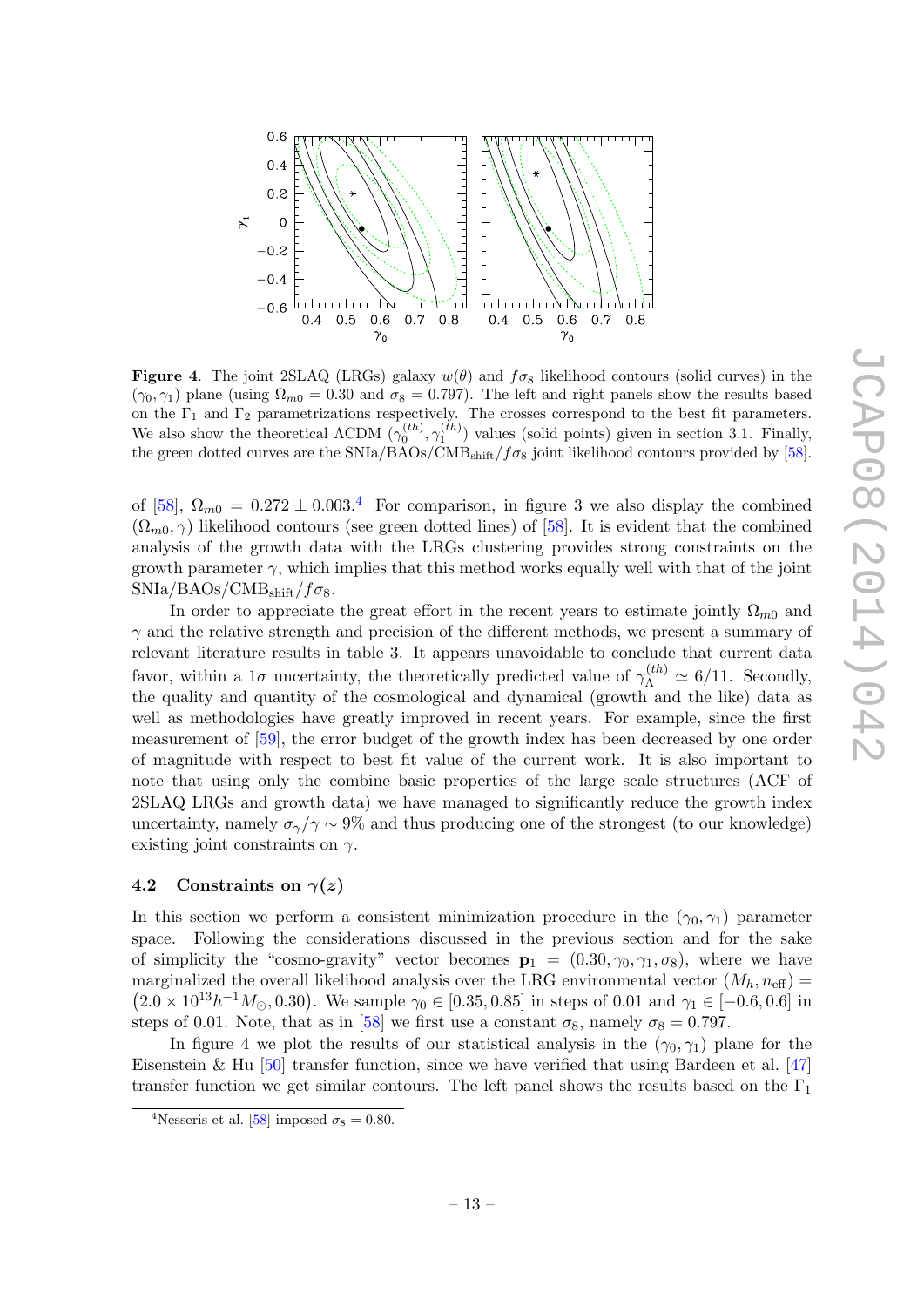| Parametrization Model                                 | $\gamma_0$                | $\gamma_1$                | Reference          |
|-------------------------------------------------------|---------------------------|---------------------------|--------------------|
| $\Gamma_1: \gamma(z) = \gamma_0 + \gamma_1 z$         | $0.77 \pm 0.29$           | $-0.38 \pm 0.85$          | $[17]$             |
|                                                       | 0.774                     | $-0.556$                  | 21                 |
|                                                       | $0.49^{+0.12}_{-0.11}$    | $0.305_{-0.318}^{+0.345}$ | [45]               |
|                                                       | $0.48 \pm 0.07$           | $0.32 \pm 0.20$           | [64]               |
|                                                       | $0.40^{+0.086}_{-0.080}$  | $0.603 \pm 0.241$         | $\lceil 63 \rceil$ |
|                                                       | $0.567 \pm 0.066$         | $0.116 \pm 0.19$          | [34, 58]           |
|                                                       | $0.520 \pm 0.04$          | $0.02 \pm 0.11$           | Our study          |
| $\Gamma_2: \ \gamma(z) = \gamma_0 + \gamma_1 z/(1+z)$ | $0.92^{+1.56}_{-1.26}$    | $-1.49^{+6.86}_{-6.08}$   | [70]               |
|                                                       | $0.461^{+0.12}_{-0.11}$   | $0.513_{-0.414}^{+0.448}$ | [45]               |
|                                                       | $0.46 \pm 0.09$           | $0.55 \pm 0.36$           | $\left[64\right]$  |
|                                                       | $0.345^{+0.085}_{-0.080}$ | $1.006 \pm 0.314$         | $\lceil 63 \rceil$ |
|                                                       | $0.561 \pm 0.068$         | $0.183 \pm 0.26$          | [34, 58]           |
|                                                       | $0.560 \pm 0.03$          | $-0.10 \pm 0.11$          | Our study          |

Table 4. Literature  $(\gamma_0, \gamma_1)$  constraints. The bold phase lines correspond to the present analysis.



**Figure 5.** The likelihood contours in the  $(\gamma_0, \gamma_1)$  plane (see caption of figure 4 for definitions). Here the normalization of the power spectrum is given by eq. (4.8).

parametrization while the right panel those of the  $\Gamma_2$  parametrization. Our contours are in agreement with those of [\[58\]](#page-20-10) (see green dashed curves in figure 4) which implies that practically our likelihood analysis provides similar results with those of  $\text{SNIa/BAOs}/\text{CMB}_{\text{shift}}/f\sigma_8$ .

The theoretical  $(\gamma_0^{(th)})$  $\gamma_0^{(th)}, \gamma_1^{(th)}$  $1^{(1)}$ )  $\Lambda$ CDM values (see above) are indicated by the solid points while the stars represent our best fit values which are:

- for the  $\Gamma_1$  parametrization we have  $\chi^2_{t,\text{min}}/df = 16.0/25$ ,  $\gamma_0 = 0.52 \pm 0.08$ ,  $\gamma_1 = 0.20 \pm 0.08$ 0.32.
- for the  $\Gamma_2$  parametrization: similarly, we obtain  $\chi^2_{t,\text{min}}/df = 15.87/25$ ,  $\gamma_0 = 0.51 \pm 0.08$ ,  $\gamma_1 = 0.34_{-0.46}^{+0.26}.$

Obviously, the  $\gamma_1$  parameter is not constrained by this analysis, which is however also the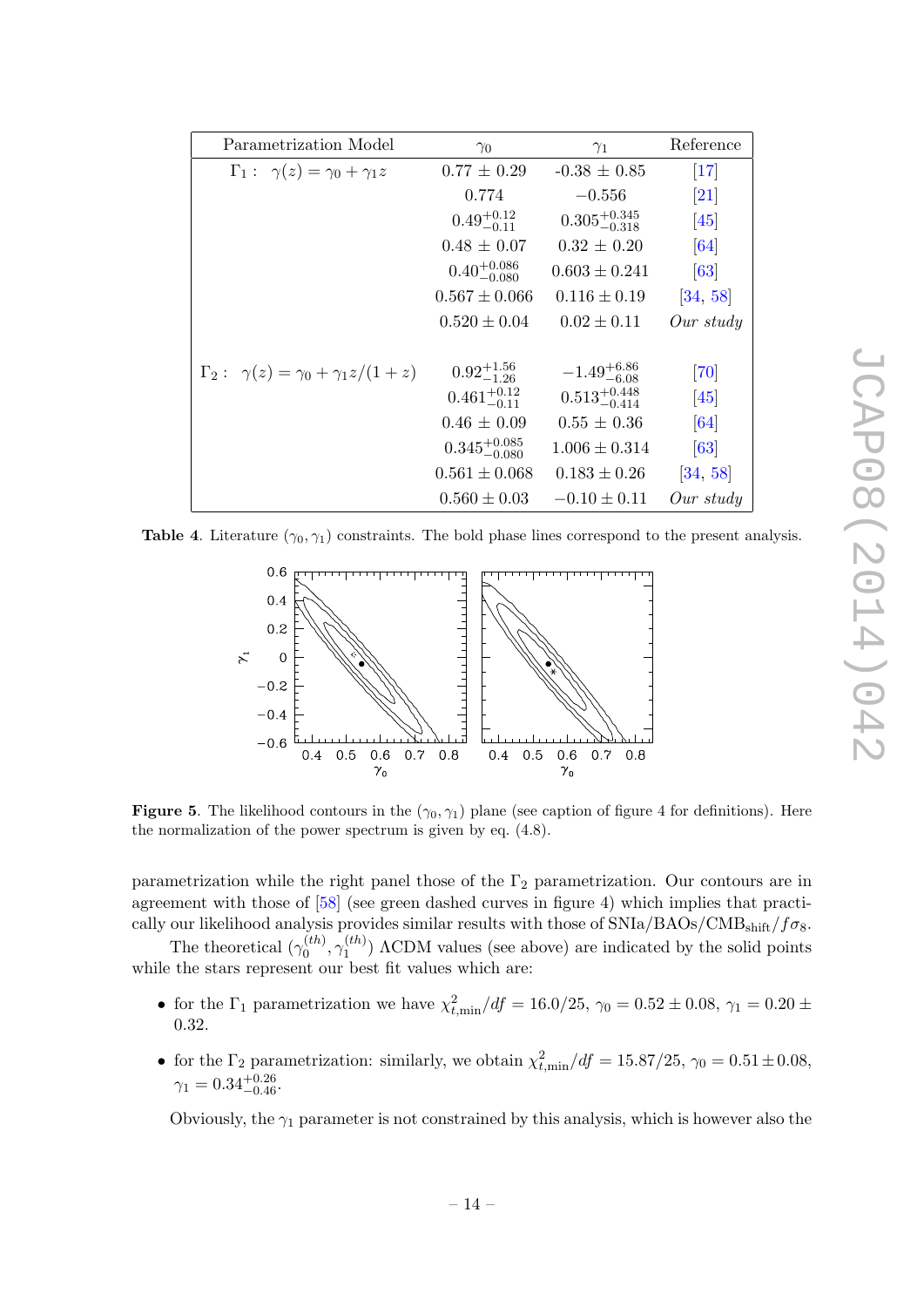case for the joint  $\text{SNIa/BAOs/CMB}_{\text{shift}}/f\sigma_8$  analysis [\[58\]](#page-20-10). This effect is partially attributed to the constant  $\sigma_8$ . Therefore, we attempt to alleviate this by additionally treating the  $\sigma_8$ prior properly along the  $\gamma$ -chain. Following the normalization procedure of [\[71\]](#page-21-5) we rescale the value of  $\sigma_8$  by

<span id="page-16-2"></span>
$$
\sigma_{8,\gamma} = \sigma_8 \frac{\delta_m(1, \gamma_0, \gamma_1)}{\delta_m(1, \gamma_0^{(th)}, \gamma_1^{(th)})} \,. \tag{4.8}
$$

where  $\sigma_8 = 0.797$  and  $\delta_m(a, \gamma)$  is given by eq. [\(3.14\)](#page-6-6). We repeat our statistical analysis by using  $\sigma_{8,\gamma}$  in the "cosmo-gravity" vector and we find:

- for the  $\Gamma_1$  parametrization:  $\gamma_0 = 0.52 \pm 0.04$ ,  $\gamma_1 = 0.02 \pm 0.11$  with  $\chi^2_{t,\text{min}}/df = 17.5/25$ .
- for the  $\Gamma_2$  parametrization:  $\gamma_0 = 0.56 \pm 0.03$ ,  $\gamma_1 = -0.10 \pm 0.11$  with  $\chi^2_{t,\text{min}}/df \simeq 17.3/25$ .

It is evident that the predicted  $\Lambda$ CDM  $(\gamma_0^{(th)}$  $\gamma_0^{(th)}, \gamma_1^{(th)}$  $1^{(th)}$ ) values of both parametrizations are close to the best fit parameters (see solid points in figure 5). Finally, comparing the contours of figure 5 with literature results (for the corresponding refs. see table 3) we find that indeed we have managed to reduce significantly the area of  $\gamma_0 - \gamma_1$  contours, increasing the figure of merit by  $\sim 30\%$ , with respect to that of the constant  $\sigma_8$  analysis (see figure 4). Also, in table 4, one may see a more compact presentation of our results including literature best fit  $(\gamma_0, \gamma_1)$  values.

### <span id="page-16-0"></span>4.3 Using the priors provided by the Planck team

In order to complete the current study we repeat our analysis by using those priors derived originally by the Planck team [\[6\]](#page-17-1), namely

$$
(\Omega_{b0}, \tilde{h}, n, \sigma_8) = (0.02207\tilde{h}^{-2}, 0.674, 0.9616, \sigma_8)
$$

with  $\sigma_8 = 0.87(0.27/\Omega_{m0})^{0.3}$ . Since, we have found that the results remain mostly unaffected by using the two different forms of  $T(k)$ , we use here the form of ref. [\[50\]](#page-20-2). In brief we find:

• the overall likelihood function peaks at  $(\Omega_{m0}, \gamma) = (0.29^{+0.02}_{-0.03}, 0.56^{+0.02}_{-0.06})$  with  $\chi^2_{t, \text{min}}/df$  $\simeq 15/23$ . The corresponding environmental vector is  $\mathbf{p}_2 = (1.40 \pm 0.1 \times 10^{13} h^{-1} M_{\odot},$ 0.4 ± 0.20). If we impose  $\Omega_{m0} = 0.315$  then we find  $\gamma = 0.58^{+0.02}_{-0.10}$ ,  $\mathbf{p}_2 = (1.60 \pm 0.1 \times 10^{-10})$  $10^{13} h^{-1} M_{\odot}$ ,  $0.8 \pm 0.10$ ) with  $\chi^2_{t, \text{min}}/df \simeq 17.1/24$ .

Furthermore, using the latter  $\Omega_{m0}$  and  $\mathbf{p}_2$  we obtain:

- in the case of  $\Gamma_1$  parametrization:  $\chi^2_{t,\text{min}}/df = 18/25$ ,  $\gamma_0 = 0.55 \pm 0.04$ ,  $\gamma_1 = -0.06 \pm 0.12$ .
- in the case of  $\Gamma_2$  parametrization:  $\chi^2_{t,\text{min}}/df = 17.8/25$ ,  $\gamma_0 = 0.55 \pm 0.04$ ,  $\gamma_1 = -0.08 \pm 0.04$ 0.12. Notice, that for both  $\gamma(z)$  parametrizations we utilize eq. [\(4.8\)](#page-16-2) as far as the variable  $\sigma_{8,\gamma}$  is concerned.

#### <span id="page-16-1"></span>5 Conclusions

In the epoch of intense cosmological studies aimed at testing the validity of general relativity on extragalactic scales, it is very important to minimize the amount of priors needed to successfully complete such an effort. One such prior is the growth index and its measurement at the ∼ 1% accuracy level has been proposed as a necessary step for checking possible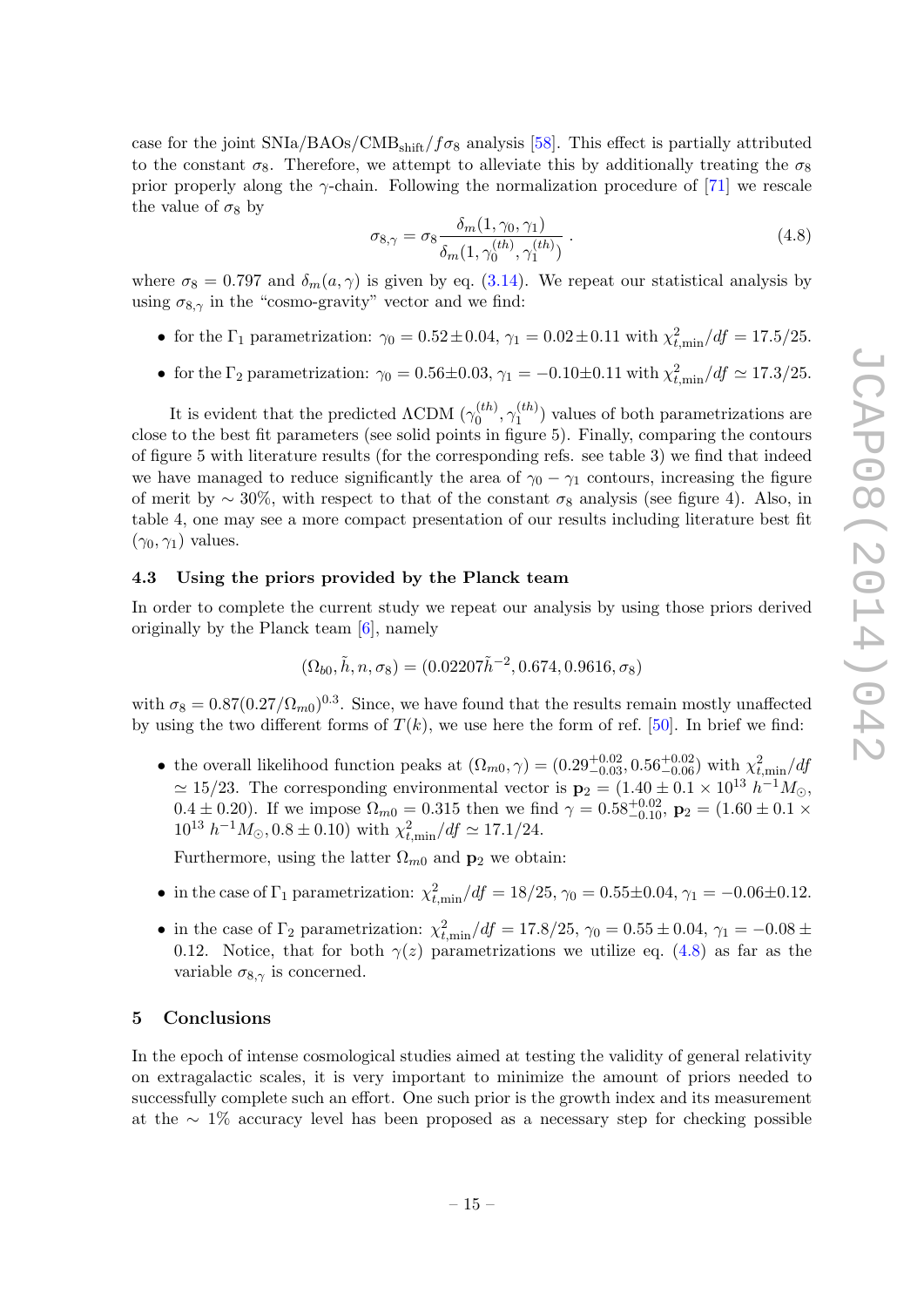departures from general relativity at cosmological scales [\[30\]](#page-19-1). Therefore, it is of central importance to have independent determinations of  $\gamma$ , because this will help to control the systematic effects that possibly affect individual methods and tracers of the growth of matter perturbations.

In this study we use the basic large scale structure properties such as the clustering of the 2SLAQ Luminous Red Galaxies together with the growth rate of clustering provided by the various galaxy surveys in order to constrain the growth index of matter perturbations. The results of the two analyzes are used in a joint likelihood fitting procedure which helps to reduce the parameter uncertainties. The outcome constraints are:  $(\Omega_{m0}, \gamma) = (0.29 \pm 0.29)$  $0.01, 0.56 \pm 0.05$ , which are the strongest (to our knowledge) joint constraints appearing in the literature. Also, we check that our growth results are quite robust against the choice of the transfer function of the power spectrum and the Planck priors which are available in the literature [\[6,](#page-17-1) [7\]](#page-18-0).

Finally, considering a time varying growth index:  $\gamma(z) = \gamma_0 + \gamma_1 X(z)$ , with  $X(z) = z$ or  $X(z) = z/(1+z)$  we find, as all similar studies, that  $\gamma_1$  and  $\gamma_0$  are somehow degenerate. However, based on the joint statistical analysis we have managed to put tighter constraints on  $\gamma_0$ . Although, we have reduced significantly the  $\gamma_1$  uncertainty with respect to previous studies, the corresponding error bars remain quite large. Future, dynamical data are expected to improve even further the relevant constraints (especially on  $\gamma_1$ ) and thus the validity of GR on cosmological scales will be effectively tested.

#### Acknowledgments

We are greatly thankful to Dr. S. Nesseris for providing us with an electronic version of their growth  $\Omega_{m0} - \gamma$  and  $\gamma_0 - \gamma_1$  contours. We also thank D. G. Ballesteros and C. Marinoni for useful comments and suggestions. AP acknowledges financial support under the Academy of Athens: Fellowship for Astrophysics grant 2005-49878. SB also acknowledges support by the Research Center for Astronomy of the Academy of Athens in the context of the program "Tracing the Cosmic Acceleration".

#### References

- <span id="page-17-0"></span>[1] M. Hicken, W.M. Wood-Vasey, S. Blondin, P. Challis, S. Jha et al., Improved Dark Energy Constraints from 100 New CfA Supernova Type Ia Light Curves, [Astrophys. J.](http://dx.doi.org/10.1088/0004-637X/700/2/1097) 700 (2009) [1097](http://dx.doi.org/10.1088/0004-637X/700/2/1097) [[arXiv:0901.4804](http://arxiv.org/abs/0901.4804)] [IN[SPIRE](http://inspirehep.net/search?p=find+J+Astrophys.J.,700,1097)].
- [2] WMAP collaboration, E. Komatsu et al., Seven-Year Wilkinson Microwave Anisotropy Probe (WMAP) Observations: Cosmological Interpretation, [Astrophys. J. Suppl.](http://dx.doi.org/10.1088/0067-0049/192/2/18) 192 (2011) 18 [[arXiv:1001.4538](http://arxiv.org/abs/1001.4538)] [IN[SPIRE](http://inspirehep.net/search?p=find+J+Astrophys.J.Supp.,192,18)].
- [3] C. Blake, E. Kazin, F. Beutler, T. Davis, D. Parkinson et al., The WiggleZ Dark Energy Survey: mapping the distance-redshift relation with baryon acoustic oscillations, [Mon. Not.](http://dx.doi.org/10.1111/j.1365-2966.2011.19592.x) [Roy. Astron. Soc.](http://dx.doi.org/10.1111/j.1365-2966.2011.19592.x) 418 (2011) 1707 [[arXiv:1108.2635](http://arxiv.org/abs/1108.2635)] [IN[SPIRE](http://inspirehep.net/search?p=find+J+Mon.Not.Roy.Astron.Soc.,418,1707)].
- [4] WMAP collaboration, G. Hinshaw et al., Nine-Year Wilkinson Microwave Anisotropy Probe (WMAP) Observations: Cosmological Parameter Results, [Astrophys. J. Suppl.](http://dx.doi.org/10.1088/0067-0049/208/2/19) 208 (2013) 19 [[arXiv:1212.5226](http://arxiv.org/abs/1212.5226)] [IN[SPIRE](http://inspirehep.net/search?p=find+J+Astrophys.J.Supp.,208,19)].
- [5] O. Farooq, D. Mania and B. Ratra, Hubble parameter measurement constraints on dark energy, [Astrophys. J.](http://dx.doi.org/10.1088/0004-637X/764/2/138) 764 (2013) 138 [[arXiv:1211.4253](http://arxiv.org/abs/1211.4253)] [IN[SPIRE](http://inspirehep.net/search?p=find+J+Astrophys.J.,764,138)].
- <span id="page-17-1"></span>[6] Planck collaboration, P.A.R. Ade et al., Planck 2013 results. XVI. Cosmological parameters, [Astron. Astrophys.](http://dx.doi.org/10.1051/0004-6361/201321591) (2014) [[arXiv:1303.5076](http://arxiv.org/abs/1303.5076)] [IN[SPIRE](http://inspirehep.net/search?p=find+EPRINT+arXiv:1303.5076)].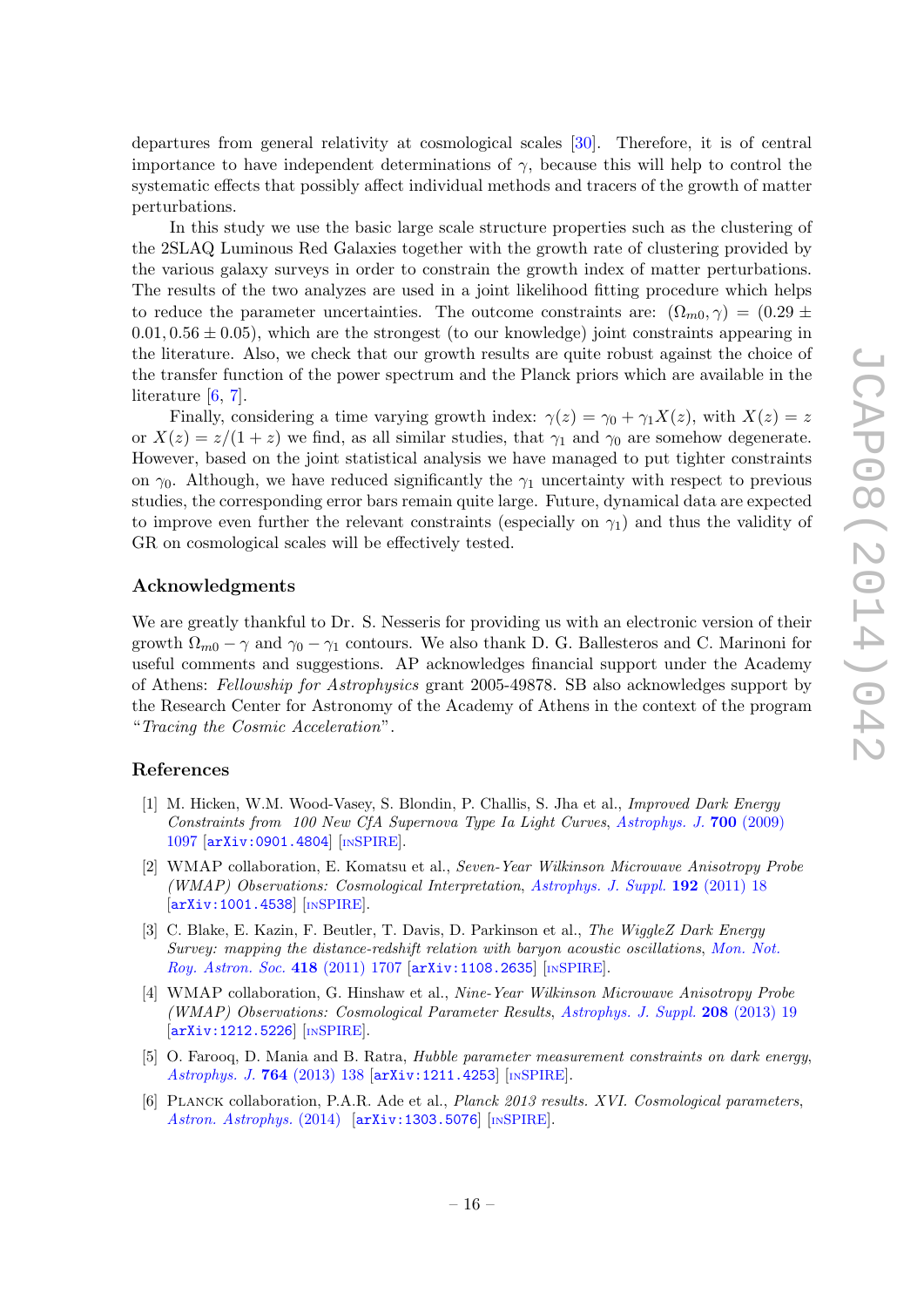- <span id="page-18-0"></span>[7] D. Spergel, R. Flauger and R. Hlozek, *Planck Data Reconsidered*,  $arXiv:1312.3313$  [IN[SPIRE](http://inspirehep.net/search?p=find+EPRINT+arXiv:1312.3313)].
- <span id="page-18-1"></span>[8] E.J. Copeland, M. Sami and S. Tsujikawa, Dynamics of dark energy, [Int. J. Mod. Phys.](http://dx.doi.org/10.1142/S021827180600942X) D 15 [\(2006\) 1753](http://dx.doi.org/10.1142/S021827180600942X) [[hep-th/0603057](http://arxiv.org/abs/hep-th/0603057)] [IN[SPIRE](http://inspirehep.net/search?p=find+J+Int.J.Mod.Phys.,D15,1753)].
- [9] R.R. Caldwell and M. Kamionkowski, The Physics of Cosmic Acceleration, [Ann. Rev. Nucl.](http://dx.doi.org/10.1146/annurev-nucl-010709-151330) Part. Sci. 59 [\(2009\) 397](http://dx.doi.org/10.1146/annurev-nucl-010709-151330) [[arXiv:0903.0866](http://arxiv.org/abs/0903.0866)] [IN[SPIRE](http://inspirehep.net/search?p=find+J+Ann.Rev.Nucl.Part.Sci.,59,397)].
- <span id="page-18-2"></span>[10] L. Amendola and S. Tsujikawa, Dark Energy: Theory and Observations, Cambridge University Press, Cambridge U.K. (2010).
- <span id="page-18-3"></span>[11] E.V. Linder, Probing gravitation, dark energy and acceleration, Phys. Rev. D 70 [\(2004\) 023511](http://dx.doi.org/10.1103/PhysRevD.70.023511) [[astro-ph/0402503](http://arxiv.org/abs/astro-ph/0402503)] [IN[SPIRE](http://inspirehep.net/search?p=find+J+Phys.Rev.,D70,023511)].
- <span id="page-18-7"></span>[12] E.V. Linder and R.N. Cahn, Parameterized Beyond-Einstein Growth, [Astropart. Phys.](http://dx.doi.org/10.1016/j.astropartphys.2007.09.003) 28 [\(2007\) 481](http://dx.doi.org/10.1016/j.astropartphys.2007.09.003) [[astro-ph/0701317](http://arxiv.org/abs/astro-ph/0701317)] [IN[SPIRE](http://inspirehep.net/search?p=find+J+Astropart.Phys.,28,481)].
- <span id="page-18-4"></span>[13] H. Steigerwald, J. Bel and C. Marinoni, Probing non-standard gravity with the growth index: a background independent analysis,  $JCAP$  05 [\(2014\) 042](http://dx.doi.org/10.1088/1475-7516/2014/05/042) [[arXiv:1403.0898](http://arxiv.org/abs/1403.0898)] [IN[SPIRE](http://inspirehep.net/search?p=find+EPRINT+arXiv:1403.0898)].
- <span id="page-18-5"></span>[14] P.J.E. Peebles, Principles of Physical Cosmology, Princeton University Press, Princeton, New Jersey (1993).
- <span id="page-18-6"></span>[15] L.-M. Wang and P.J. Steinhardt, Cluster abundance constraints on quintessence models, [Astrophys. J.](http://dx.doi.org/10.1086/306436) 508 (1998) 483 [[astro-ph/9804015](http://arxiv.org/abs/astro-ph/9804015)] [IN[SPIRE](http://inspirehep.net/search?p=find+J+Astrophys.J.,508,483)].
- [16] V. Silveira and I. Waga, Decaying Lambda cosmologies and power spectrum, [Phys. Rev.](http://dx.doi.org/10.1103/PhysRevD.50.4890) D 50 [\(1994\) 4890](http://dx.doi.org/10.1103/PhysRevD.50.4890) [IN[SPIRE](http://inspirehep.net/search?p=find+J+Phys.Rev.,D50,4890)].
- <span id="page-18-8"></span>[17] S. Nesseris and L. Perivolaropoulos, Testing Lambda CDM with the Growth Function delta $(a)$ : Current Constraints, Phys. Rev. D 77 [\(2008\) 023504](http://dx.doi.org/10.1103/PhysRevD.77.023504) [[arXiv:0710.1092](http://arxiv.org/abs/0710.1092)] [IN[SPIRE](http://inspirehep.net/search?p=find+J+Phys.Rev.,D77,023504)].
- <span id="page-18-9"></span>[18] G.R. Dvali, G. Gabadadze and M. Porrati, 4D gravity on a brane in 5D Minkowski space, [Phys. Lett.](http://dx.doi.org/10.1016/S0370-2693(00)00669-9) **B 485** (2000) 208 [[hep-th/0005016](http://arxiv.org/abs/hep-th/0005016)] [IN[SPIRE](http://inspirehep.net/search?p=find+J+Phys.Lett.,B485,208)].
- <span id="page-18-10"></span>[19] H. Wei, Growth Index of DGP Model and Current Growth Rate Data, [Phys. Lett.](http://dx.doi.org/10.1016/j.physletb.2008.04.060) B 664 (2008) [1](http://dx.doi.org/10.1016/j.physletb.2008.04.060) [[arXiv:0802.4122](http://arxiv.org/abs/0802.4122)] [IN[SPIRE](http://inspirehep.net/search?p=find+J+Phys.Lett.,B664,1)].
- <span id="page-18-17"></span>[20] Y. Gong, The growth factor parameterization and modified gravity, [Phys. Rev.](http://dx.doi.org/10.1103/PhysRevD.78.123010) D 78 (2008) [123010](http://dx.doi.org/10.1103/PhysRevD.78.123010) [[arXiv:0808.1316](http://arxiv.org/abs/0808.1316)] [IN[SPIRE](http://inspirehep.net/search?p=find+J+Phys.Rev.,D78,123010)].
- <span id="page-18-11"></span>[21] X.-y. Fu, P.-x. Wu and H.-w. Yu, The Growth of linear perturbations in the DGP model, [Phys.](http://dx.doi.org/10.1016/j.physletb.2009.05.007) Lett. **B 677** [\(2009\) 12](http://dx.doi.org/10.1016/j.physletb.2009.05.007) [[arXiv:0905.1735](http://arxiv.org/abs/0905.1735)] [IN[SPIRE](http://inspirehep.net/search?p=find+J+Phys.Lett.,B677,12)].
- <span id="page-18-12"></span>[22] R. Gannouji, B. Moraes and D. Polarski, The growth of matter perturbations in  $f(R)$  models, JCAP 02 [\(2009\) 034](http://dx.doi.org/10.1088/1475-7516/2009/02/034) [[arXiv:0809.3374](http://arxiv.org/abs/0809.3374)] [IN[SPIRE](http://inspirehep.net/search?p=find+J+JCAP,0902,034)].
- <span id="page-18-13"></span>[23] S. Tsujikawa, R. Gannouji, B. Moraes and D. Polarski, The dispersion of growth of matter perturbations in  $f(R)$  gravity, Phys. Rev. **D** 80 [\(2009\) 084044](http://dx.doi.org/10.1103/PhysRevD.80.084044) [[arXiv:0908.2669](http://arxiv.org/abs/0908.2669)] [IN[SPIRE](http://inspirehep.net/search?p=find+J+Phys.Rev.,D80,084044)].
- <span id="page-18-14"></span>[24] S. Basilakos and P. Stavrinos, Cosmological equivalence between the Finsler-Randers space-time and the DGP gravity model, Phys. Rev.  $\bf{D} 87$  [\(2013\) 043506](http://dx.doi.org/10.1103/PhysRevD.87.043506)  $\bf{arXiv:1301.4327}$  $\bf{arXiv:1301.4327}$  $\bf{arXiv:1301.4327}$  [IN[SPIRE](http://inspirehep.net/search?p=find+J+Phys.Rev.,D87,043506)].
- <span id="page-18-15"></span>[25] T. Matsubara, Correlation function in deep redshift space as a cosmological probe, [Astrophys. J.](http://dx.doi.org/10.1086/424561) 615 [\(2004\) 573](http://dx.doi.org/10.1086/424561) [[astro-ph/0408349](http://arxiv.org/abs/astro-ph/0408349)] [IN[SPIRE](http://inspirehep.net/search?p=find+J+Astrophys.J.,615,573)].
- [26] S. Basilakos and M. Plionis, Cosmological constraints from X-ray AGN clustering and Type Ia supernova data, [Mon. Not. Roy. Astron. Soc. Lett.](http://dx.doi.org/10.1111/j.1745-3933.2005.00041.x) 360 (2005) L35.
- [27] S. Basilakos and M. Plionis, Constraining the CDM spectrum normalization in flat dark energy cosmologies, [Astrophys. J.](http://dx.doi.org/10.1086/508660)  $650$  (2006) L1 [[astro-ph/0607065](http://arxiv.org/abs/astro-ph/0607065)] [IN[SPIRE](http://inspirehep.net/search?p=find+J+Astrophys.J.,650,L1)].
- <span id="page-18-16"></span>[28] M. Krumpe, T. Miyaji and A.L. Coil, Clustering Measurements of broad-line AGNs: Review and Future,  $arXiv:1308.5976$  [IN[SPIRE](http://inspirehep.net/search?p=find+EPRINT+arXiv:1308.5976)].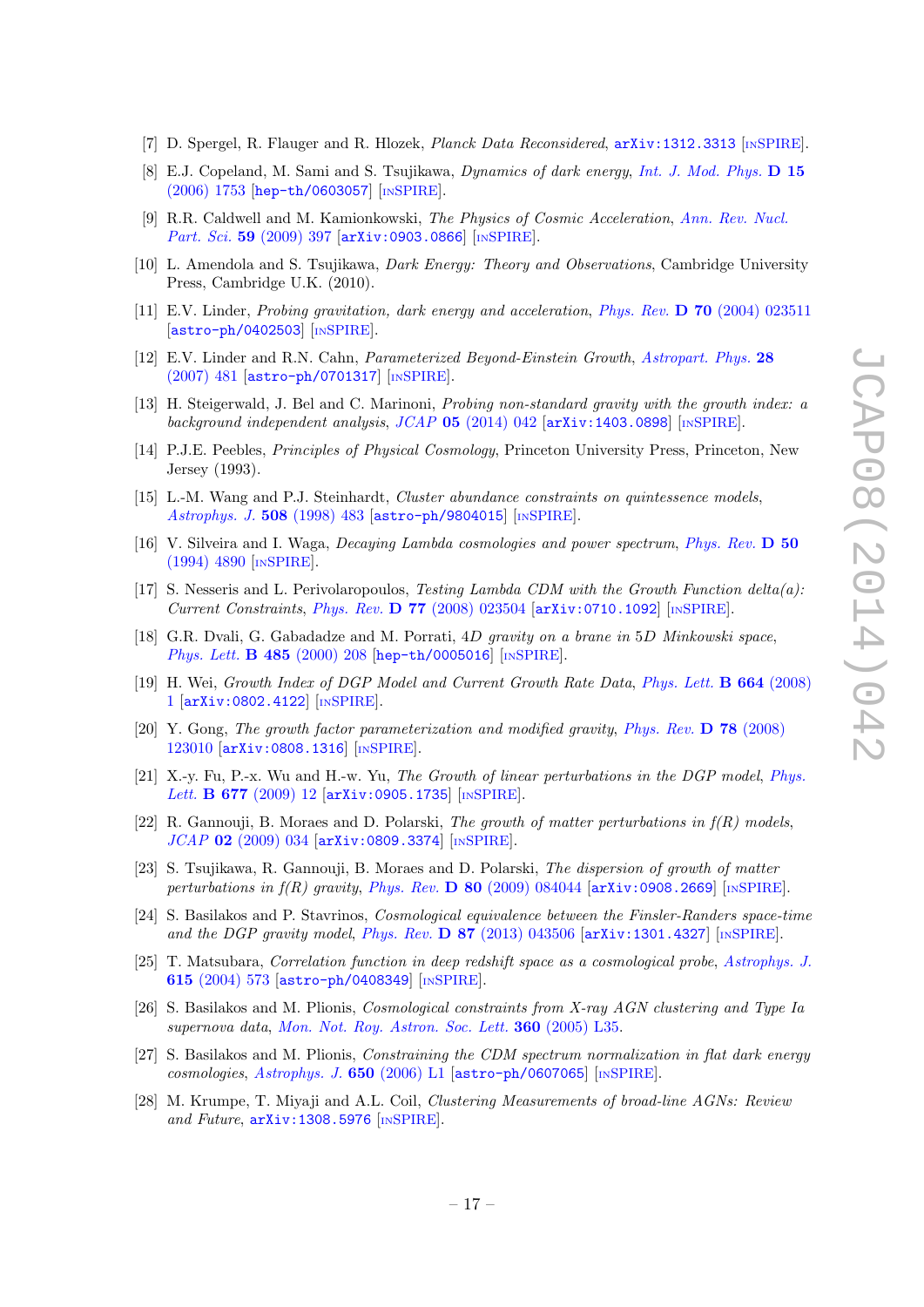- <span id="page-19-0"></span>[29] S. Basilakos, J.B. Dent, S. Dutta, L. Perivolaropoulos and M. Plionis, Testing General Relativity Using the Evolution of Linear Bias, Phys. Rev. D 85 [\(2012\) 123501](http://dx.doi.org/10.1103/PhysRevD.85.123501) [[arXiv:1205.1875](http://arxiv.org/abs/1205.1875)] [IN[SPIRE](http://inspirehep.net/search?p=find+J+Phys.Rev.,D85,123501)].
- <span id="page-19-1"></span>[30] D. Huterer, D. Kirkby, R. Bean, A. Connolly, K. Dawson et al., Growth of Cosmic Structure: Probing Dark Energy Beyond Expansion, Am. Astron. Soc. Meeting Abstract 223 (2014) 314 [[arXiv:1309.5385](http://arxiv.org/abs/1309.5385)] [IN[SPIRE](http://inspirehep.net/search?p=find+EPRINT+arXiv:1309.5385)].
- <span id="page-19-2"></span>[31] S. Nesseris and J. García-Bellido, A new perspective on Dark Energy modeling via Genetic Algorithms, JCAP 11 [\(2012\) 033](http://dx.doi.org/10.1088/1475-7516/2012/11/033) [[arXiv:1205.0364](http://arxiv.org/abs/1205.0364)] [IN[SPIRE](http://inspirehep.net/search?p=find+J+JCAP,1211,033)].
- <span id="page-19-3"></span>[32] M.J. Hudson and S.J. Turnbull, The growth rate of cosmic structure from peculiar velocities at low and high redshifts, [Astrophys. J.](http://dx.doi.org/10.1088/2041-8205/751/2/L30) 751 (2013) L30  $\arXiv:1203.4814$  $\arXiv:1203.4814$  [IN[SPIRE](http://inspirehep.net/search?p=find+J+Astrophys.J.Lett.,751,L30)].
- <span id="page-19-4"></span>[33] F. Beutler, C. Blake, M. Colless, D.H. Jones, L. Staveley-Smith et al., The 6dF Galaxy Survey:  $z \approx 0$  measurement of the growth rate and  $\sigma_8$ , [Mon. Not. Roy. Astron. Soc.](http://dx.doi.org/10.1111/j.1365-2966.2012.21136.x) 423 (2012) 3430 [[arXiv:1204.4725](http://arxiv.org/abs/1204.4725)] [IN[SPIRE](http://inspirehep.net/search?p=find+J+Mon.Not.Roy.Astron.Soc.,423,3430)].
- <span id="page-19-5"></span>[34] S. Basilakos, S. Nesseris and L. Perivolaropoulos, Observational constraints on viable f(R) parametrizations with geometrical and dynamical probes, Phys. Rev. D 87 [\(2013\) 123529](http://dx.doi.org/10.1103/PhysRevD.87.123529) [[arXiv:1302.6051](http://arxiv.org/abs/1302.6051)] [IN[SPIRE](http://inspirehep.net/search?p=find+J+Phys.Rev.,D87,123529)].
- <span id="page-19-6"></span>[35] U. Sawangwit, T. Shanks, F.B. Abdalla, R.D. Cannon, S.M. Croom et al., Angular correlation function of 1.5 million LRGs: clustering evolution and a search for BAO, [Mon. Not. Roy.](http://dx.doi.org/10.1111/j.1365-2966.2011.19251.x) [Astron. Soc.](http://dx.doi.org/10.1111/j.1365-2966.2011.19251.x) 416 (2011) 3033 [[arXiv:0912.0511](http://arxiv.org/abs/0912.0511)] [IN[SPIRE](http://inspirehep.net/search?p=find+J+Mon.Not.Roy.Astron.Soc.,416,3033)].
- <span id="page-19-7"></span>[36] Y.-S. Song and W.J. Percival, Reconstructing the history of structure formation using Redshift Distortions, JCAP 10 [\(2009\) 004](http://dx.doi.org/10.1088/1475-7516/2009/10/004) [[arXiv:0807.0810](http://arxiv.org/abs/0807.0810)] [IN[SPIRE](http://inspirehep.net/search?p=find+J+JCAP,0910,004)].
- <span id="page-19-8"></span>[37] C.M. Cress and M. Kamionkowski, Interpreting the clustering of radio sources, [Mon. Not. Roy.](http://dx.doi.org/10.1046/j.1365-8711.1998.01502.x) [Astron. Soc.](http://dx.doi.org/10.1046/j.1365-8711.1998.01502.x) 297 (1998) 486 [[astro-ph/9801284](http://arxiv.org/abs/astro-ph/9801284)] [IN[SPIRE](http://inspirehep.net/search?p=find+EPRINT+astro-ph/9801284)].
- <span id="page-19-9"></span>[38] A. Lue, R. Scoccimarro and G.D. Starkman, Probing Newton's constant on vast scales: DGP gravity, cosmic acceleration and large scale structure, Phys. Rev.  $\bf{D}$  69 [\(2004\) 124015](http://dx.doi.org/10.1103/PhysRevD.69.124015)  $\left[\text{astro-ph}/\text{0401515}\right]$   $\left[\text{nSPIRE}\right]$  $\left[\text{nSPIRE}\right]$  $\left[\text{nSPIRE}\right]$ .
- [39] H.F. Stabenau and B. Jain, N-Body Simulations of Alternate Gravity Models, [Phys. Rev.](http://dx.doi.org/10.1103/PhysRevD.74.084007) D 74 [\(2006\) 084007](http://dx.doi.org/10.1103/PhysRevD.74.084007) [[astro-ph/0604038](http://arxiv.org/abs/astro-ph/0604038)] [IN[SPIRE](http://inspirehep.net/search?p=find+J+Phys.Rev.,D74,084007)].
- [40] J.-P. Uzan, The acceleration of the universe and the physics behind it, [Gen. Rel. Grav.](http://dx.doi.org/10.1007/s10714-006-0385-z) 39 [\(2007\) 307](http://dx.doi.org/10.1007/s10714-006-0385-z) [[astro-ph/0605313](http://arxiv.org/abs/astro-ph/0605313)] [IN[SPIRE](http://inspirehep.net/search?p=find+J+Gen.Rel.Grav.,39,307)].
- <span id="page-19-10"></span>[41] S. Tsujikawa, K. Uddin and R. Tavakol, Density perturbations in f(R) gravity theories in metric and Palatini formalisms, Phys. Rev. D 77 [\(2008\) 043007](http://dx.doi.org/10.1103/PhysRevD.77.043007) [[arXiv:0712.0082](http://arxiv.org/abs/0712.0082)] [IN[SPIRE](http://inspirehep.net/search?p=find+J+Phys.Rev.,D77,043007)].
- <span id="page-19-11"></span>[42] D. Polarski and R. Gannouji, On the growth of linear perturbations, [Phys. Lett.](http://dx.doi.org/10.1016/j.physletb.2008.01.032) B 660 (2008) [439](http://dx.doi.org/10.1016/j.physletb.2008.01.032) [[arXiv:0710.1510](http://arxiv.org/abs/0710.1510)] [IN[SPIRE](http://inspirehep.net/search?p=find+J+Phys.Lett.,B660,439)].
- [43] G. Ballesteros and A. Riotto, Parameterizing the Effect of Dark Energy Perturbations on the Growth of Structures, [Phys. Lett.](http://dx.doi.org/10.1016/j.physletb.2008.08.035) B 668 (2008) 171 [[arXiv:0807.3343](http://arxiv.org/abs/0807.3343)] [IN[SPIRE](http://inspirehep.net/search?p=find+J+Phys.Lett.,B668,171)].
- [44] A.B. Belloso, J. García-Bellido and D. Sapone, A parametrization of the growth index of matter perturbations in various Dark Energy models and observational prospects using a Euclid-like survey, JCAP 10 [\(2011\) 010](http://dx.doi.org/10.1088/1475-7516/2011/10/010) [[arXiv:1105.4825](http://arxiv.org/abs/1105.4825)] [IN[SPIRE](http://inspirehep.net/search?p=find+J+JCAP,1110,010)].
- <span id="page-19-12"></span>[45] S. Basilakos, The  $\Lambda CDM$  growth rate of structure revisited, [Int. J. Mod. Phys.](http://dx.doi.org/10.1142/S0218271812500642) D 21 (2012) [1250064](http://dx.doi.org/10.1142/S0218271812500642) [[arXiv:1202.1637](http://arxiv.org/abs/1202.1637)] [IN[SPIRE](http://inspirehep.net/search?p=find+EPRINT+arXiv:1202.1637)].
- <span id="page-19-13"></span>[46] N. Kaiser, On the Spatial correlations of Abell clusters, [Astrophys. J.](http://dx.doi.org/10.1086/184341) 284 (1984) L9 [IN[SPIRE](http://inspirehep.net/search?p=find+J+Astrophys.J.,284,L9)].
- <span id="page-19-14"></span>[47] J.M. Bardeen, J.R. Bond, N. Kaiser and A.S. Szalay, The Statistics of Peaks of Gaussian Random Fields, [Astrophys. J.](http://dx.doi.org/10.1086/164143) 304 (1986) 15 [IN[SPIRE](http://inspirehep.net/search?p=find+J+Astrophys.J.,304,15)].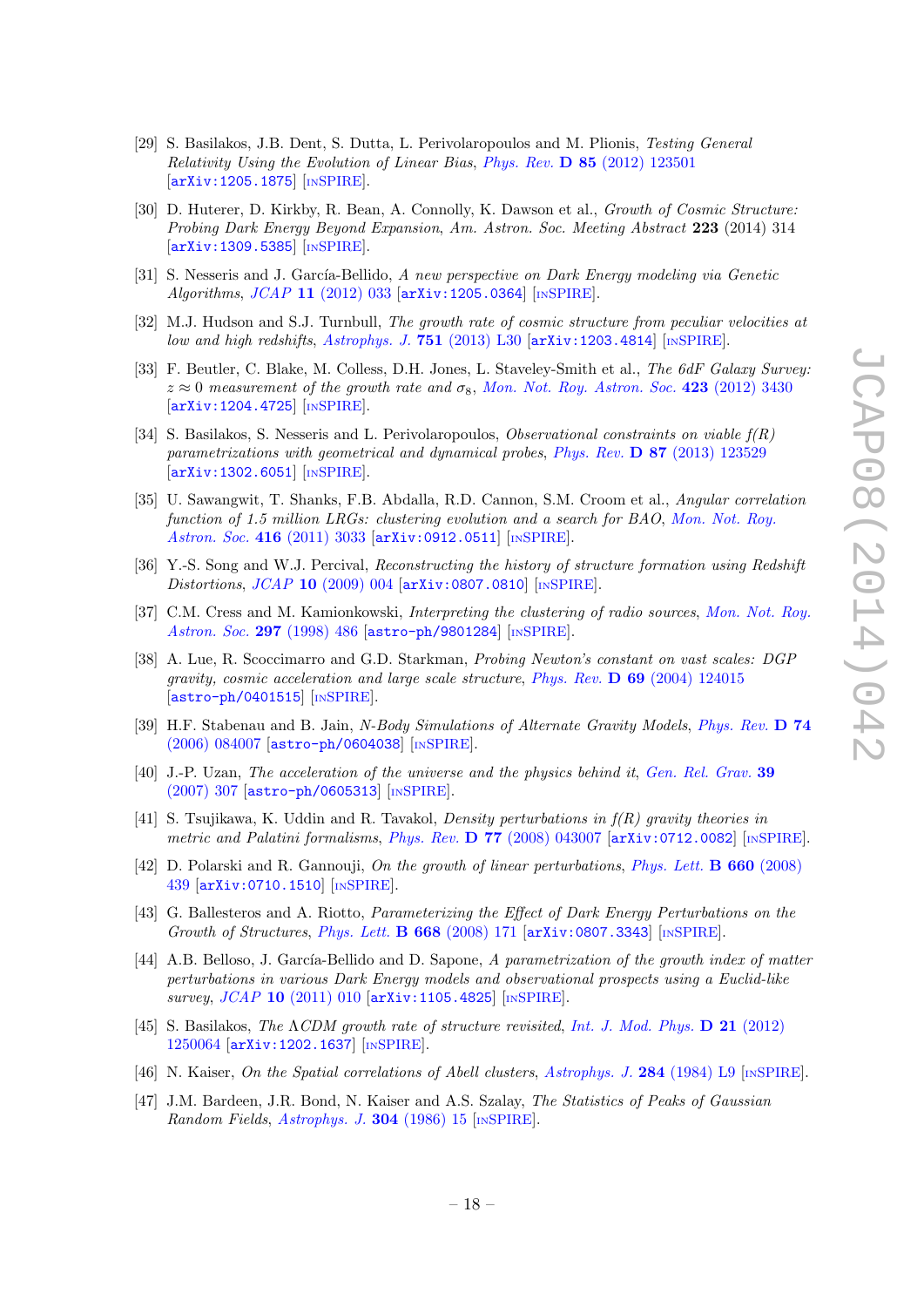- <span id="page-20-1"></span>[48] J.B. Dent, S. Dutta and L. Perivolaropoulos, New Parametrization for the Scale Dependent Growth Function in General Relativity, Phys. Rev.  $\bf{D}$  80 [\(2009\) 023514](http://dx.doi.org/10.1103/PhysRevD.80.023514)  $\bf{arXiv:}$  0903.5296 [IN[SPIRE](http://inspirehep.net/search?p=find+J+Phys.Rev.,D80,023514)].
- <span id="page-20-0"></span>[49] S. Basilakos, M. Plionis and A. Pouri, The generalized evolution of linear bias: a tool to test gravity, Phys. Rev. **D 83** [\(2011\) 123525](http://dx.doi.org/10.1103/PhysRevD.83.123525) [[arXiv:1106.1183](http://arxiv.org/abs/1106.1183)] [IN[SPIRE](http://inspirehep.net/search?p=find+J+Phys.Rev.,D83,123525)].
- <span id="page-20-2"></span>[50] D.J. Eisenstein and W. Hu, Baryonic features in the matter transfer function, [Astrophys. J.](http://dx.doi.org/10.1086/305424) 496 [\(1998\) 605](http://dx.doi.org/10.1086/305424) [[astro-ph/9709112](http://arxiv.org/abs/astro-ph/9709112)] [IN[SPIRE](http://inspirehep.net/search?p=find+J+Astrophys.J.,496,605)].
- <span id="page-20-3"></span>[51] N. Sugiyama, Cosmic background anistropies in CDM cosmology, [Astrophys. J. Suppl.](http://dx.doi.org/10.1086/192220) 100 [\(1995\) 281](http://dx.doi.org/10.1086/192220) [[astro-ph/9412025](http://arxiv.org/abs/astro-ph/9412025)] [IN[SPIRE](http://inspirehep.net/search?p=find+J+Astrophys.J.Supp.,100,281)].
- <span id="page-20-4"></span>[52] A. Hajian, N. Battaglia, D.N. Spergel, J. Richard Bond, C. Pfrommer et al., *Measuring the* Thermal Sunyaev-Zel'dovich Effect Through the Cross Correlation of Planck and WMAP Maps with ROSAT Galaxy Cluster Catalogs, JCAP 11 [\(2013\) 064](http://dx.doi.org/10.1088/1475-7516/2013/11/064) [[arXiv:1309.3282](http://arxiv.org/abs/1309.3282)] [IN[SPIRE](http://inspirehep.net/search?p=find+J+JCAP,1311,064)].
- <span id="page-20-5"></span>[53] J.A. Peacock and S.J. Dodds, Reconstructing the linear power spectrum of cosmological mass fluctuations, Mon. Not. Roy. Astron. Soc. 267 (1994) 1020  $\left[ \text{astro-ph/9311057}\right]$  $\left[ \text{astro-ph/9311057}\right]$  $\left[ \text{astro-ph/9311057}\right]$   $\left[ \text{nsPIRE}\right]$ .
- <span id="page-20-6"></span>[54] J.A. Peacock and S.J. Dodds, Nonlinear evolution of cosmological power spectra, [Mon. Not.](http://dx.doi.org/10.1093/mnras/280.3.L19) [Roy. Astron. Soc.](http://dx.doi.org/10.1093/mnras/280.3.L19) 280 (1996) L19 [[astro-ph/9603031](http://arxiv.org/abs/astro-ph/9603031)] [IN[SPIRE](http://inspirehep.net/search?p=find+J+Mon.Not.Roy.Astron.Soc.,280,L19)].
- <span id="page-20-7"></span>[55] Virgo Consortium collaboration, R.E. Smith et al., Stable clustering, the halo model and nonlinear cosmological power spectra, [Mon. Not. Roy. Astron. Soc.](http://dx.doi.org/10.1046/j.1365-8711.2003.06503.x) 341 (2003) 1311 [[astro-ph/0207664](http://arxiv.org/abs/astro-ph/0207664)] [IN[SPIRE](http://inspirehep.net/search?p=find+J+Mon.Not.Roy.Astron.Soc.,341,1311)].
- <span id="page-20-8"></span>[56] L.M. Widrow, P.J. Elahi, R.J. Thacker, M. Richardson and E. Scannapieco, Power spectrum for the small-scale Universe, [Mon. Not. Roy. Astron. Soc.](http://dx.doi.org/10.1111/j.1365-2966.2009.15075.x) **397** (2009) 1275 [[arXiv:0901.4576](http://arxiv.org/abs/0901.4576)] [IN[SPIRE](http://inspirehep.net/search?p=find+EPRINT+arXiv:0901.4576)].
- <span id="page-20-9"></span>[57] R. Takahashi, M. Sato, T. Nishimichi, A. Taruya and M. Oguri, Revising the Halofit Model for the Nonlinear Matter Power Spectrum, [Astrophys. J.](http://dx.doi.org/10.1088/0004-637X/761/2/152) 761 (2012) 152 [[arXiv:1208.2701](http://arxiv.org/abs/1208.2701)] [IN[SPIRE](http://inspirehep.net/search?p=find+J+Astrophys.J.,761,152)].
- <span id="page-20-10"></span>[58] S. Nesseris, S. Basilakos, E.N. Saridakis and L. Perivolaropoulos, *Viable*  $f(T)$  *models are* practically indistinguishable from  $\Lambda CDM$ , Phys. Rev. **D** 88 [\(2013\) 103010](http://dx.doi.org/10.1103/PhysRevD.88.103010) [[arXiv:1308.6142](http://arxiv.org/abs/1308.6142)] [IN[SPIRE](http://inspirehep.net/search?p=find+J+Phys.Rev.,D88,103010)].
- <span id="page-20-11"></span>[59] C. Di Porto and L. Amendola, Observational constraints on the linear fluctuation growth rate, Phys. Rev. D 77 [\(2008\) 083508](http://dx.doi.org/10.1103/PhysRevD.77.083508) [[arXiv:0707.2686](http://arxiv.org/abs/0707.2686)] [IN[SPIRE](http://inspirehep.net/search?p=find+J+Phys.Rev.,D77,083508)].
- <span id="page-20-12"></span>[60] D. Rapetti, S.W. Allen, A. Mantz and H. Ebeling, The Observed Growth of Massive Galaxy Clusters III: Testing General Relativity on Cosmological Scales, [Mon. Not. Roy. Astron. Soc.](http://dx.doi.org/10.1111/j.1365-2966.2010.16799.x) 406 [\(2010\) 1796](http://dx.doi.org/10.1111/j.1365-2966.2010.16799.x) [[arXiv:0911.1787](http://arxiv.org/abs/0911.1787)] [IN[SPIRE](http://inspirehep.net/search?p=find+J+Mon.Not.Roy.Astron.Soc.,406,1796)].
- <span id="page-20-13"></span>[61] L. Samushia, W.J. Percival and A. Raccanelli, Interpreting large-scale redshift-space distortion measurements, [Mon. Not. Roy. Astron. Soc.](http://dx.doi.org/10.1111/j.1365-2966.2011.20169.x) 420 (2012) 2102 [[arXiv:1102.1014](http://arxiv.org/abs/1102.1014)] [IN[SPIRE](http://inspirehep.net/search?p=find+J+Mon.Not.Roy.Astron.Soc.,420,2102)].
- <span id="page-20-14"></span>[62] M.J. Hudson and S.J. Turnbull, The growth rate of cosmic structure from peculiar velocities at low and high redshifts, [Astrophys. J.](http://dx.doi.org/10.1088/2041-8205/751/2/L30) 751 (2013) L30 [[arXiv:1203.4814](http://arxiv.org/abs/1203.4814)] [IN[SPIRE](http://inspirehep.net/search?p=find+J+Astrophys.J.Lett.,751,L30)].
- <span id="page-20-15"></span>[63] S. Basilakos and A. Pouri, The growth index of matter perturbations and modified gravity, [Mon.](http://dx.doi.org/10.1111/j.1365-2966.2012.21168.x) [Not. Roy. Astron. Soc.](http://dx.doi.org/10.1111/j.1365-2966.2012.21168.x) 423 (2012) 3761 [[arXiv:1203.6724](http://arxiv.org/abs/1203.6724)] [IN[SPIRE](http://inspirehep.net/search?p=find+EPRINT+arXiv:1203.6724)].
- <span id="page-20-16"></span>[64] S. Lee, *Evidence for departure from*  $\Lambda$ *CDM with LSS*,  $arXiv:1205.6304$  [IN[SPIRE](http://inspirehep.net/search?p=find+EPRINT+arXiv:1205.6304)].
- <span id="page-20-17"></span>[65] L. Samushia, B.A. Reid, M. White, W.J. Percival, A.J. Cuesta et al., The Clustering of Galaxies in the SDSS-III DR9 Baryon Oscillation Spectroscopic Survey: Testing Deviations from Λ and General Relativity using anisotropic clustering of galaxies, [Mon. Not. Roy. Astron.](http://dx.doi.org/10.1093/mnras/sts443) Soc. 429 [\(2013\) 1514](http://dx.doi.org/10.1093/mnras/sts443) [[arXiv:1206.5309](http://arxiv.org/abs/1206.5309)] [IN[SPIRE](http://inspirehep.net/search?p=find+J+Mon.Not.Roy.Astron.Soc.,429,1514)].